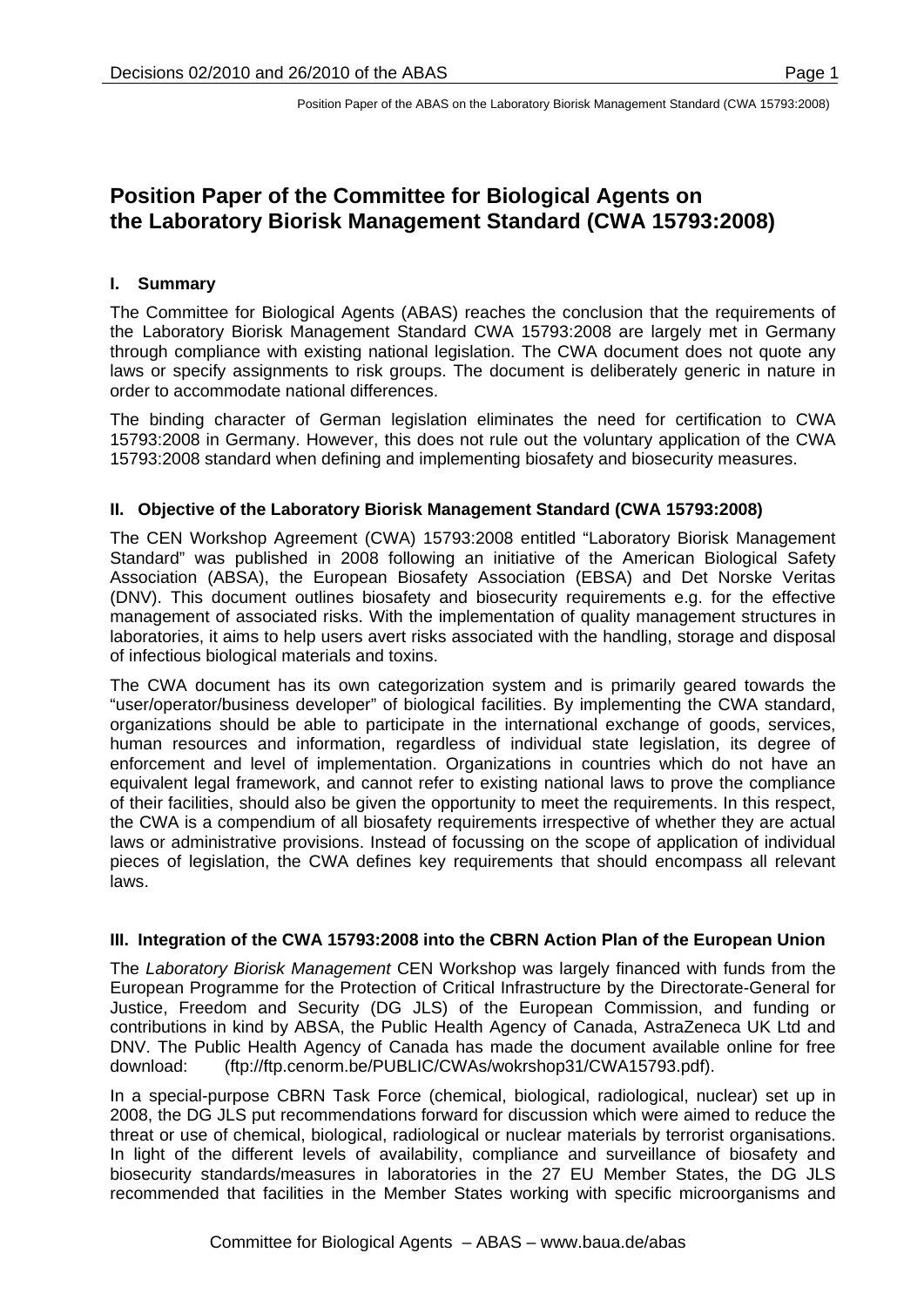toxins establish the CWA standard 15793:2008, while making reference to equivalent national and international standards, as well as national approval and accreditation procedures.

In the course of the planned implementation of the CBRN Action Plan in Member States in 2010 and beyond, it must be ensured that the implementation of the CWA in facilities, or CWA certification of facilities by a third party, is not a precondition for activities such as the provision of research grants, or the transfer of certain microorganisms and toxins between facilities for research purposes. CWA certification by a third party must be regarded as one of many ways to prove compliance and must take place on a voluntary basis.

# **IV. Comparison with current laws, ordinances and regulations in Germany**

The Subcommittee 1 "New Developments" of the Committee for Biological Agents (ABAS) has examined the biosafety and biosecurity requirements outlined in the CWA 15793 standard, and compared them to laws, ordinances, regulations and provisions which apply in Germany.

The table in the Annex quotes individual laws and ordinances and assigns them to the various CWA requirements.

To gain a better understanding of the German legal system, the following should be noted: depending on their specific objective, biosafety issues are within the jurisdiction of laws addressing occupational safety and health, infection prevention, animal disease control, and crop protection. In addition, legislation on genetic engineering and pertinent regulations to combat terrorism and protect critical infrastructures can also apply. This leads to considerable overlap, particularly in the case of laboratories. Core worker protection regulations are enshrined in the Act on Safety and Health at Work (*Arbeitsschutzgesetz*) and in subordinate regulations and Technical Rules if the special requirements of genetic engineering law do not apply. Occupational safety and health regulations also cover the protection of the general public to the extent that in-house measures have such scope. Pure "security" measures to protect against criminal or terrorist activities are not included, however.

The legislation provides a clear definition of responsibilities for implementing the regulations. Management systems are not specified. However, the Act on Safety and Health at Work requires the employer to ensure the continuous improvement of occupational safety and health by creating a suitable organisation and establishing appropriate corporate management structures where applicable. Employers are granted the flexibility to adapt the form these structures take to their specific business situations.

**Notes:** The following concepts and requirements outlined in CWA 15793:2008 are not defined in the same level of detail in German legislation:

### 1. Biosecurity

"Biosecurity" is a term which does not appear as an actual German term in current German legislation. There is a need to clarify responsibility for "biosecurity" and "information security" and to define how these areas interact with occupational safety and health.

# 2. Toxins

The CWA 15793 also refers to toxins in addition to biological agents. In Germany individual toxins are regulated by legislation on hazardous substances (Chemicals Act (ChemG), Hazardous Substances Ordinance (GefahrStoffV), and Technical Regulations for Hazardous Substances 526 "Laboratories" (TRGS 526 "Laboratorien")). This primarily regulates occupational safety and health in the same way as the legal framework described here for biological agents. Risk assessment plays a central role and forms the basis for defining the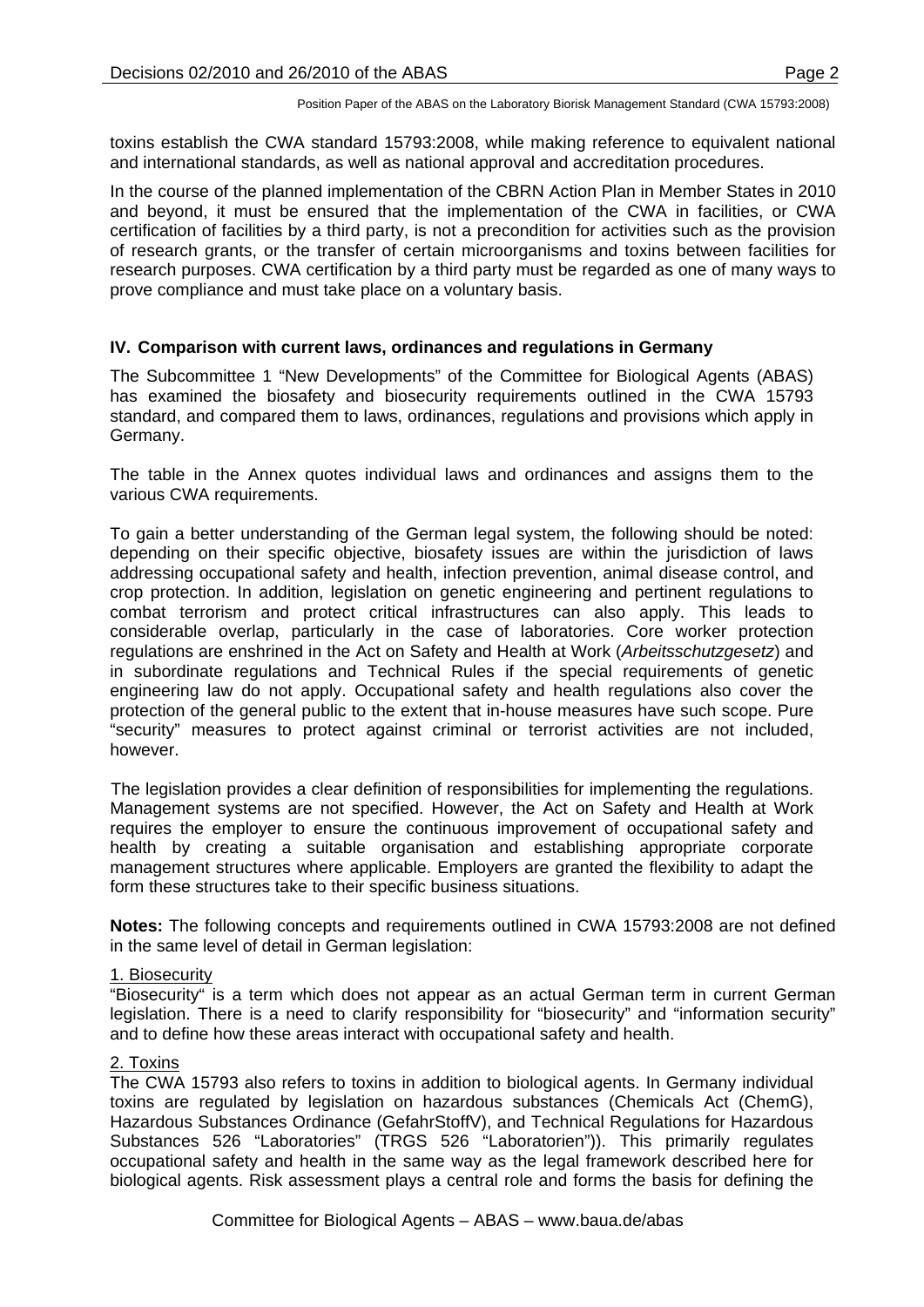necessary protection measures and precautions. Employer obligations as formulated in the Act on Safety and Health at Work apply as standard.

Because inclusion of legislation on hazardous substances would be beyond the scope of this paper, this paper generally does not make reference to such sources of law or notes on toxins.

#### 3. "Biorisk Advisor"

Only German genetic engineering law requires the appointment of a biosafety officer. The Biological Agents Regulation (Biostoffverordnung, (Section 10, paragraph 5)) stipulates that specific activities with group 3 or 4 biological agents may only be assigned to workers if those workers have sufficient expertise and knowledge. Section 44 of the Protection against Infection Act stipulates that a permit is required to handle pathogens. To receive this permit the applicant must have two years' full-time experience working with pathogens.

#### 4. Continued Training and Qualification

BioStoffV and GenTSV require adequate competency levels and expertise. Up to now, no explicit provisions have been made for continued training and education, which is essential given the rapid development of "biosafety" and "biosecurity" in recent years. However, policymakers demand that further training and up skilling measures – which are required to perform tasks – be made possible, while paying due attention to the needs of the business operation (ASiG §§2, 5 and GentSV §19).

#### 5. Continuous Improvement of Biorisk Management

Currently the BioStoffV and GenTSV do not require continuous auditing and improvement of the results achieved. In accordance with the ArbSchG and BioStoffV, however, the employer is required to update the risk assessment at regular intervals.

#### 6. Emergency Exercises and Drills

The action to be taken by affected parties in emergency situations, as specified in the legislation examined, is considered to be adequate.

#### 7. Certification by a Third Party

The German Consensus Statement (GDS) of 1993 is not in favour of the certification of occupational safety and health measures by a third party.

Compared to CWA 15793:2008, German legislation lacks requirements with regard to the appointment of a biorisk advisor for activities that involve non-genetically modified organisms which are pathogenic for humans, and with regard to the handling of toxins of biological origin. These requirements are the subject of debate within the context of amendments to the Biological Agents Regulation.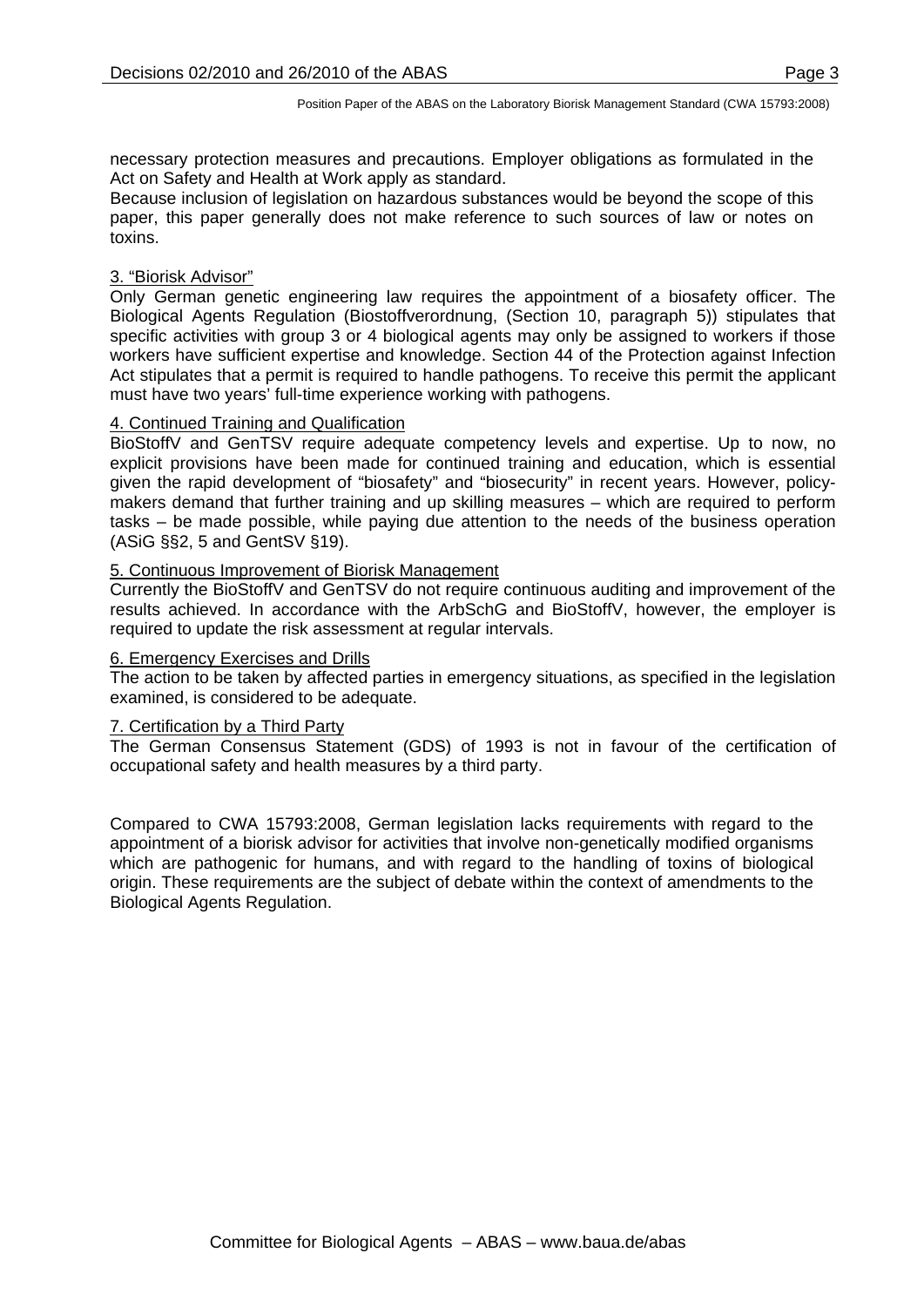| <b>CWA</b><br>No. | <b>CWA title</b>                       | <b>CWA requirement</b>                                                                                                                                                                                                                                                                                                                                                                                                                                                                                                                                                        | Corresponding<br>legislation <sup>1</sup>   | <b>Comments and explanations</b>                                                                                                                                                                                                                                                                                                                                                                                                                 |
|-------------------|----------------------------------------|-------------------------------------------------------------------------------------------------------------------------------------------------------------------------------------------------------------------------------------------------------------------------------------------------------------------------------------------------------------------------------------------------------------------------------------------------------------------------------------------------------------------------------------------------------------------------------|---------------------------------------------|--------------------------------------------------------------------------------------------------------------------------------------------------------------------------------------------------------------------------------------------------------------------------------------------------------------------------------------------------------------------------------------------------------------------------------------------------|
| 4.1.              | <b>General requirements</b>            |                                                                                                                                                                                                                                                                                                                                                                                                                                                                                                                                                                               |                                             |                                                                                                                                                                                                                                                                                                                                                                                                                                                  |
| 4.1.1             | <b>Biorisk</b><br>management<br>system | The organization shall establish,<br>document, implement and maintain a<br>biorisk management system in<br>accordance with the requirements of<br>this Laboratory biorisk management<br>standard.                                                                                                                                                                                                                                                                                                                                                                             | ArbSchG, §§ 3, 5, 6                         | No specific management systems are defined in German occupational health and<br>safety (OHS) law.<br>The employer is responsible for establishing a suitable organization and, where<br>applicable, appropriate corporate management structures for OHS measures, and<br>for the improvement and documentation of same. The employer is responsible for<br>organising risk assessment and implementing identified protection measures.           |
| 4.1.2             | Continual<br>improvement               | The organization shall continually<br>improve the effectiveness of the biorisk<br>management system through the use<br>of the policy, objectives, self-audit<br>programme, audit results, analysis of<br>data, risk assessment, corrective and<br>preventive actions and the<br>management review.                                                                                                                                                                                                                                                                            | ASiG, §§ 2, 5<br>GenTG, § 6<br>GenTSV, § 16 | According to German law, the occupational safety expert and the company<br>physician, in their role to provide assistance, advice and guidance, are an integral<br>part of the in-house occupational health and safety organization.<br>In the case of genetic engineering operations, the operator is required to appoint a<br>biosafety officer for expert advice and guidance. The biosafety officer also has<br>specific supervisory duties. |
| 4.2               | <b>Policy</b>                          |                                                                                                                                                                                                                                                                                                                                                                                                                                                                                                                                                                               |                                             |                                                                                                                                                                                                                                                                                                                                                                                                                                                  |
| 4.2.1             | <b>Biorisk</b><br>management<br>policy | The organization's top management<br>shall develop, authorize and sign a<br>policy concerning the management of<br>laboratory biorisk (laboratory biosafety<br>and laboratory biosecurity). It shall<br>clearly state the overall biorisk<br>management objectives and a<br>commitment to improving biorisk<br>management performance.<br>The policy shall be appropriate to the<br>nature and scale of the risk associated<br>with the facility and associated<br>activities and commit to:<br>a) protecting staff, contractors, visitors,<br>community and environment from | ArbSchG / BioStoffV<br>GenTG / GenTSV       | The biorisk management objectives which the CWA assigns to management are<br>laid down in laws in Germany. German legislation does not require the<br>development of specific models and corporate strategies or a concrete corporate<br>policy.                                                                                                                                                                                                 |

# Annex "Correlation of current laws, ordinances and regulations of the CWA requirements" (edition Dec. 02 2010)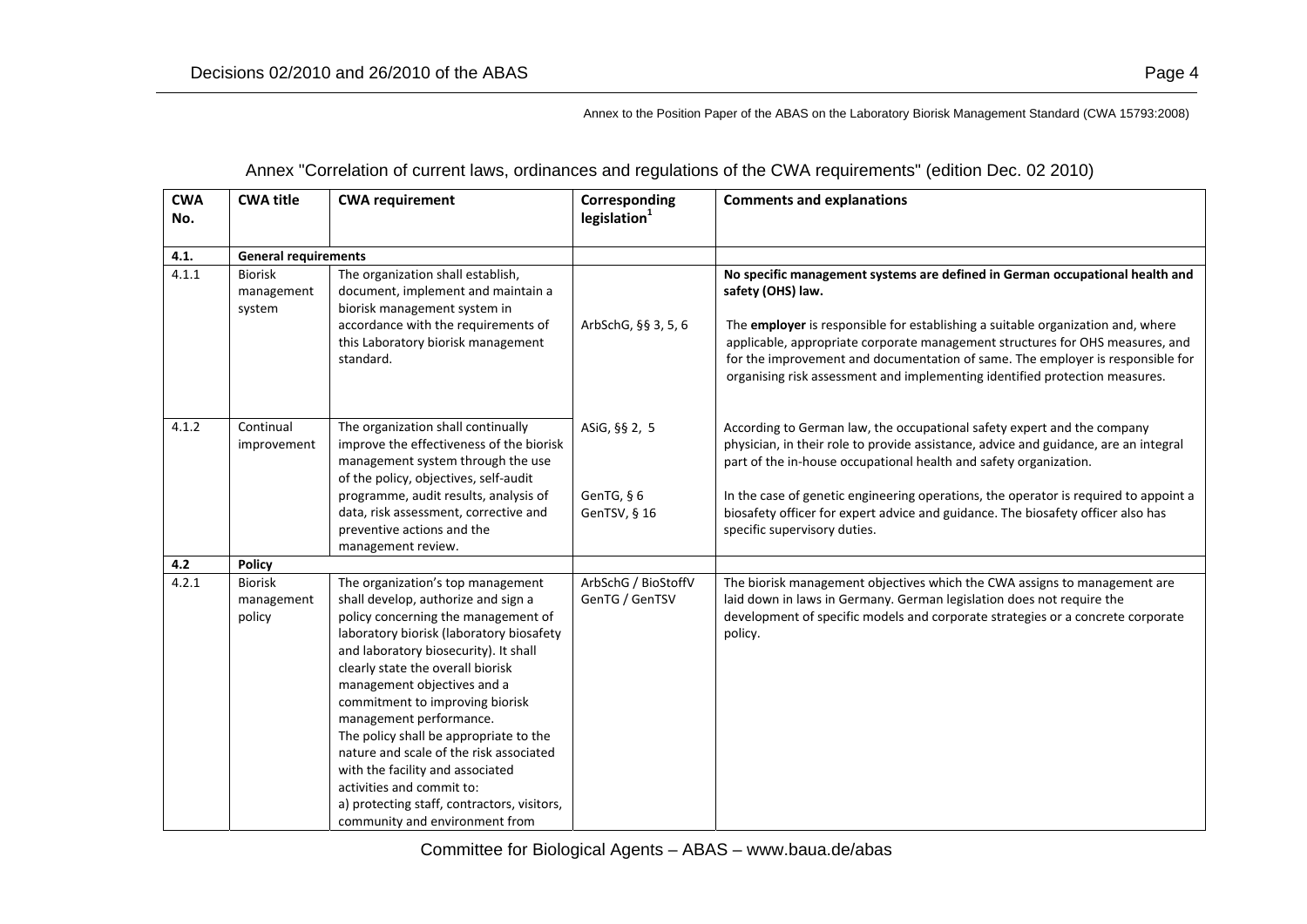| <b>CWA</b> | <b>CWA title</b> | <b>CWA requirement</b>                                  | Corresponding            | <b>Comments and explanations</b>                                                     |
|------------|------------------|---------------------------------------------------------|--------------------------|--------------------------------------------------------------------------------------|
| No.        |                  |                                                         | legislation <sup>1</sup> |                                                                                      |
|            |                  |                                                         |                          |                                                                                      |
|            |                  | biological agents and toxins that are                   |                          |                                                                                      |
|            |                  | stored or handled within the facility;                  |                          |                                                                                      |
|            |                  | b) reducing the risk of unintentional                   |                          |                                                                                      |
|            |                  | release of, or exposure to biological                   |                          |                                                                                      |
|            |                  | agents and toxins;                                      |                          |                                                                                      |
|            |                  | c) reducing the risk to an acceptable                   |                          |                                                                                      |
|            |                  | level of unauthorized intentional                       |                          |                                                                                      |
|            |                  | release of hazardous biological                         |                          |                                                                                      |
|            |                  | materials, including the need to                        |                          |                                                                                      |
|            |                  | conduct risk assessments and                            |                          |                                                                                      |
|            |                  | implement the required control                          |                          |                                                                                      |
|            |                  | measures;                                               |                          |                                                                                      |
|            |                  | d) complying with all legal                             |                          |                                                                                      |
|            |                  | requirements applicable to the                          |                          |                                                                                      |
|            |                  | biological agents and toxins that will be               |                          |                                                                                      |
|            |                  | handled or possessed, and with the                      |                          |                                                                                      |
|            |                  | requirements of this standard;                          |                          |                                                                                      |
|            |                  | e) ensuring that the need for effective                 |                          |                                                                                      |
|            |                  | biorisk management shall take                           |                          |                                                                                      |
|            |                  | precedence over all non "health and                     |                          |                                                                                      |
|            |                  | safety" operational requirements;                       |                          |                                                                                      |
|            |                  | f) effectively informing all employees                  |                          |                                                                                      |
|            |                  | and relevant third parties and                          |                          |                                                                                      |
|            |                  | communicating individual obligations                    |                          |                                                                                      |
|            |                  | with regard to biorisk to those groups;                 |                          |                                                                                      |
|            |                  | g) continually improving biorisk                        |                          |                                                                                      |
|            |                  | management performance.                                 |                          |                                                                                      |
|            |                  |                                                         |                          |                                                                                      |
| 4.3        | <b>Planning</b>  |                                                         |                          |                                                                                      |
| 4.3.1      |                  | Planning for hazard identification, risk assessment and |                          |                                                                                      |
|            | risk control     |                                                         |                          |                                                                                      |
| 4.3.1.1    | Planning and     | The organization shall ensure that a                    | ArbSchG, §§ 3, 5         | For protection objectives and employer obligations, see 4.1.1                        |
|            | resources        | risk assessment system is established,                  |                          |                                                                                      |
|            |                  | implemented and maintained in                           |                          |                                                                                      |
|            |                  | accordance with this standard and that                  | BioStoffV, §§ 5 -8, 12   | These parts of legislation provide a more detailed definition of the risk assessment |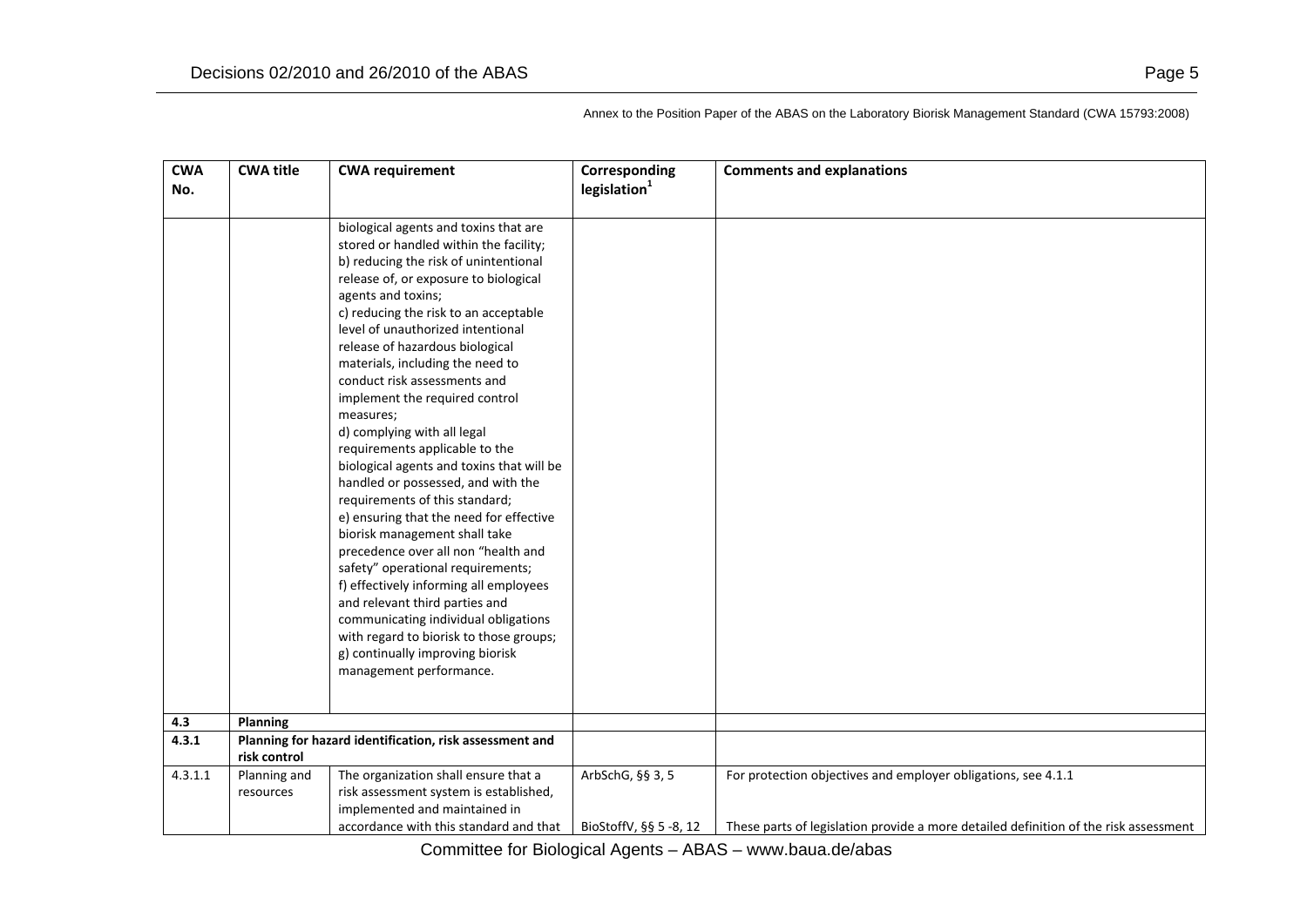| <b>CWA</b><br>No. | <b>CWA title</b>                                   | <b>CWA requirement</b>                                                                                                                                                                              | Corresponding<br>legislation <sup>1</sup>                                                                                                                                                                                                                          | <b>Comments and explanations</b>                                                                                                                                                                                                                                                                                                                                                                                                                                                                                                                                                                                                                                           |
|-------------------|----------------------------------------------------|-----------------------------------------------------------------------------------------------------------------------------------------------------------------------------------------------------|--------------------------------------------------------------------------------------------------------------------------------------------------------------------------------------------------------------------------------------------------------------------|----------------------------------------------------------------------------------------------------------------------------------------------------------------------------------------------------------------------------------------------------------------------------------------------------------------------------------------------------------------------------------------------------------------------------------------------------------------------------------------------------------------------------------------------------------------------------------------------------------------------------------------------------------------------------|
|                   |                                                    | the performance of the risk<br>management system is reported to<br>senior management for review and as a<br>basis for improvement.<br>The organization shall identify resource                      | TRBA 400, No. 4<br>TRBA 100, No. 4                                                                                                                                                                                                                                 | process for biorisks, and gives details on when to review and update a risk<br>assessment. TRBA 100 refers specifically to activities in laboratories.                                                                                                                                                                                                                                                                                                                                                                                                                                                                                                                     |
|                   |                                                    | requirements and provide adequate<br>resources, including the assignment of<br>trained personnel for management,<br>performance of work, and verification<br>activities, including internal review. | GenTG, § 6<br>GenTSV, §§ 4, 5, 7<br>§§ 8, 12, 14, 18<br>ASiG, §§ 2, 3, 5, 6                                                                                                                                                                                        | The operator is responsible for risk prevention in genetic engineering operations.<br>The operator has responsibility for ensuring risk assessments are performed and<br>for regular reviews of, and improvements to, safety measures in place.<br>The criteria for assessing the risk and classifying the safety levels of genetic<br>engineering operations are defined in the GenTSV, as are the general protection<br>duties of the operator and the operator's responsibility to perform risk<br>assessment. This legislation also defines the specific duties of the project leader<br>and the biosafety officer within the context of implementing the regulations. |
|                   |                                                    |                                                                                                                                                                                                     |                                                                                                                                                                                                                                                                    | The occupational safety expert and the company physician have key advisory and<br>support duties.<br>Note: The duties of the employer or operator also define the resource planning<br>schedules to an extent.                                                                                                                                                                                                                                                                                                                                                                                                                                                             |
| 4.3.1.2           | <b>Risk</b><br>assessment -<br>timing and<br>scope | The organization shall ensure the<br>approach to risk assessment is defined<br>with respect to its scope, nature and<br>timing so that it is proactive rather<br>than reactive.                     |                                                                                                                                                                                                                                                                    | The ArbSchG takes a broad, integrated approach: it requires the assessment of all<br>the risks associated with the activity in the context of risk assessment, the central<br>instrument of a systematic occupational health and safety policy.<br>Risk assessment is a method which primarily involves the following steps:<br>Identifying existing hazards<br>$\sim$                                                                                                                                                                                                                                                                                                     |
| 4.3.1.3           | Hazard<br>identification                           | The hazards associated with proposed<br>work shall be identified and<br>documented.                                                                                                                 | Assessing such hazards<br>$\overline{\phantom{a}}$<br>Deciding what protection measures are necessary<br>Implementing the protection measures<br>$\sim$<br>Examining the effectiveness of the measures taken<br>It is updated regularly and for specific purposes. |                                                                                                                                                                                                                                                                                                                                                                                                                                                                                                                                                                                                                                                                            |
| 4.3.1.4           | Risk<br>assessment                                 | The organization shall ensure that<br>suitable methodologies for assessing<br>and recording risks are identified,<br>implemented and maintained.                                                    |                                                                                                                                                                                                                                                                    |                                                                                                                                                                                                                                                                                                                                                                                                                                                                                                                                                                                                                                                                            |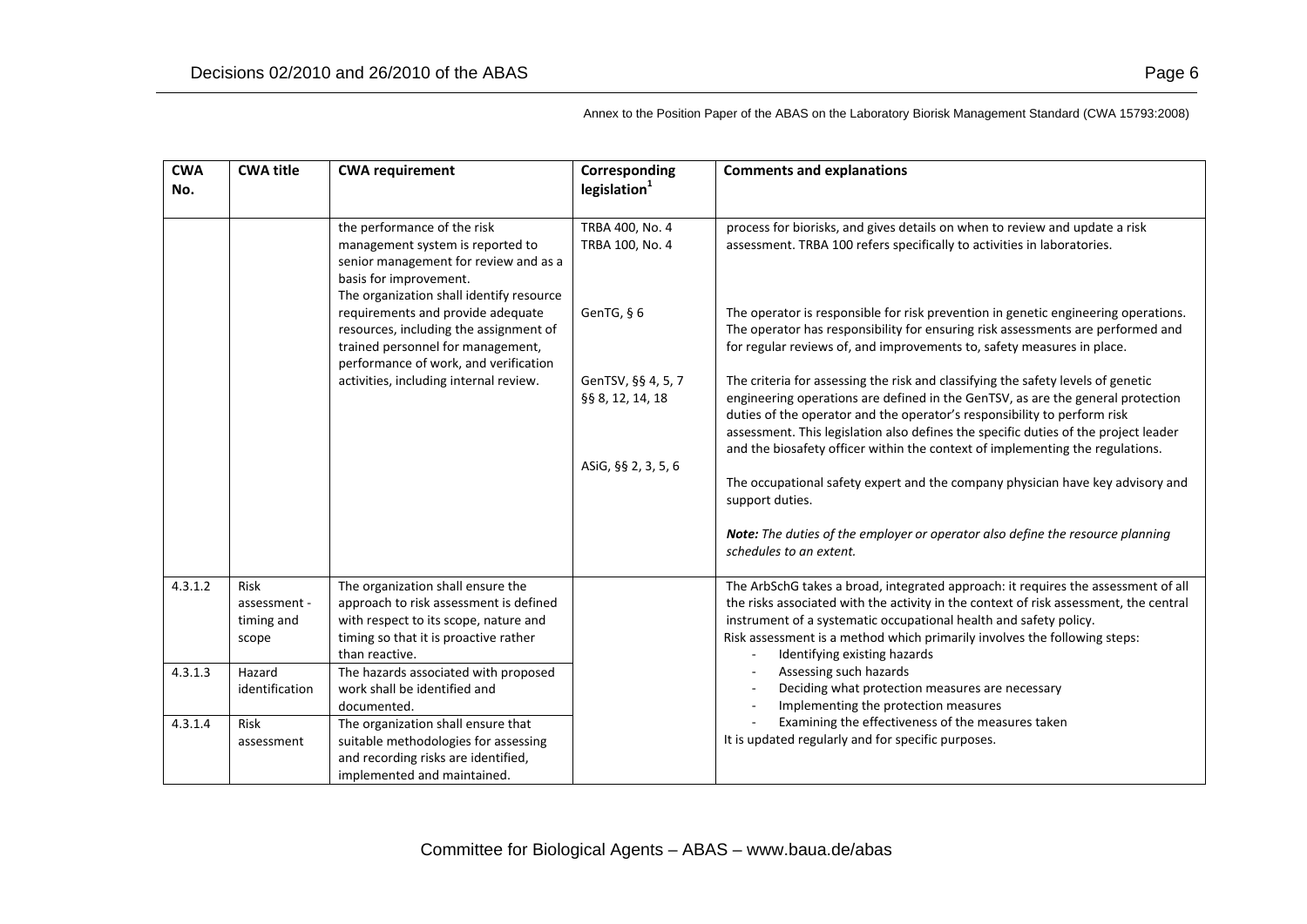| <b>CWA</b><br>No. | <b>CWA title</b>   | <b>CWA requirement</b>                                                                                                                                                                                                                        | Corresponding<br>legislation <sup>1</sup>                              | <b>Comments and explanations</b>                                                                                                                                                                                                                                                                                                                                                                                                                                                                                                                                                                                                                                                                           |
|-------------------|--------------------|-----------------------------------------------------------------------------------------------------------------------------------------------------------------------------------------------------------------------------------------------|------------------------------------------------------------------------|------------------------------------------------------------------------------------------------------------------------------------------------------------------------------------------------------------------------------------------------------------------------------------------------------------------------------------------------------------------------------------------------------------------------------------------------------------------------------------------------------------------------------------------------------------------------------------------------------------------------------------------------------------------------------------------------------------|
| 4.3.1.5           | Risk<br>management | The organization shall ensure suitable<br>methodologies for the allocation of<br>actions resulting from risk assessments,<br>including time lines, responsible<br>persons and associated reporting and<br>approval mechanisms are identified, | ArbSchG, §§ 5, 6                                                       | The ArbSchG does not describe the specific procedure or the individual steps taken<br>to perform risk assessment. Numerous guidelines issued by accident insurance<br>funds, OHS authorities and external OHS service providers are based on the steps<br>above. They also stipulate the need to define responsibilities and track time lines.                                                                                                                                                                                                                                                                                                                                                             |
|                   |                    | implemented and maintained.                                                                                                                                                                                                                   | BioStoffV, $\S$ § 5 - 8<br>TRBA 400 No. 4<br>TRBA 100 No. 4, 5         | The risk assessment must incorporate all risks present in all work areas, depending<br>on individual tasks to be performed. The documentation must contain information<br>on the result of the assessment, specified action and the result of subsequent<br>reviews.                                                                                                                                                                                                                                                                                                                                                                                                                                       |
|                   |                    |                                                                                                                                                                                                                                               | GenTG, § 6<br>GenTSV, §§ 4-8 in<br>conjunction with<br>Annexes III - V | To assess biorisks, it is essential to gather work-related information on the<br>possible occurrence, identity and classification of the biological agent; the<br>operational processes and work procedures followed; as well as possible<br>exposure, in order to define the biosafety level and appropriate protection<br>measures. Risk assessment must be proactive in that it is performed before work<br>commences, and should be subsequently updated on a regular basis.<br>The Technical Rules provide guidance on the specific code of practice, the<br>assessment of activities in a laboratory, the definition of the biosafety level and<br>the protection measures required in laboratories. |
|                   |                    |                                                                                                                                                                                                                                               |                                                                        | In the case of genetic engineering operations, the risks are also assessed before<br>the operations commence (supported by the formal reporting, notification, and<br>approval processes set down by law). This results in a safety classification which is<br>associated with the implementation of specific measures. The basic framework,<br>criteria and procedures to be followed for safety classification are defined, as are<br>the specific measures.                                                                                                                                                                                                                                             |
|                   |                    |                                                                                                                                                                                                                                               | ASiG, §§ 2, 3, 5, 6                                                    | Note: Legislation on genetic engineering specifies the responsibilities of the project<br>leader and the biosafety officer (GenTSV, § 14, 18). Genetic engineering operations<br>involve a legal obligation to keep records. The biosafety officer is obliged to submit<br>reports to the operator on how he has fulfilled his duties.                                                                                                                                                                                                                                                                                                                                                                     |
|                   |                    |                                                                                                                                                                                                                                               |                                                                        | The occupational safety expert and the company physician have advisory and<br>support roles during the risk assessment process.                                                                                                                                                                                                                                                                                                                                                                                                                                                                                                                                                                            |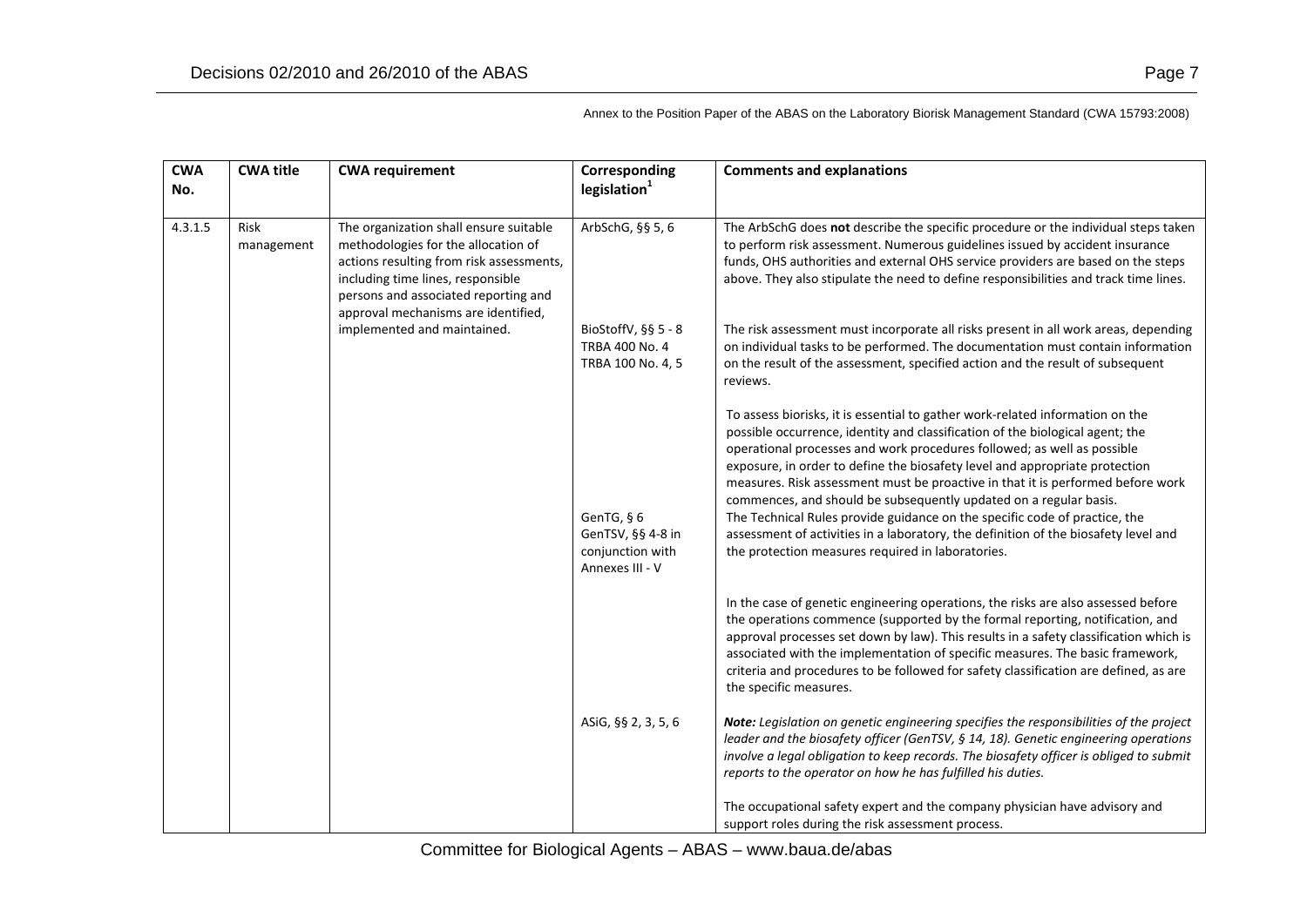| <b>CWA</b><br>No. | <b>CWA title</b>                             | <b>CWA requirement</b>                                                                                                                                                                                                                                                                                             | Corresponding<br>legislation <sup>1</sup> | <b>Comments and explanations</b>                                                                                                                                                                                                                                                                                                                                                                                                     |
|-------------------|----------------------------------------------|--------------------------------------------------------------------------------------------------------------------------------------------------------------------------------------------------------------------------------------------------------------------------------------------------------------------|-------------------------------------------|--------------------------------------------------------------------------------------------------------------------------------------------------------------------------------------------------------------------------------------------------------------------------------------------------------------------------------------------------------------------------------------------------------------------------------------|
| 4.3.2             | Conformity<br>and<br>Compliance              | The organization shall ensure that all<br>relevant requirements are identified<br>and fulfilled within the biorisk<br>management system. Legal<br>requirements include national /<br>federal, regional / state, provincial, city<br>and local regulatory requirements with<br>which the organization shall comply. |                                           | The requirement is a matter of course and is common practice.                                                                                                                                                                                                                                                                                                                                                                        |
| 4.3.3             |                                              | Objectives, targets and program                                                                                                                                                                                                                                                                                    |                                           |                                                                                                                                                                                                                                                                                                                                                                                                                                      |
| 4.3.3.1           | Biorisk control<br>objectives and<br>targets | The organization shall establish,<br>implement and maintain documented<br>biorisk control objectives and targets<br>for an effective control of biorisk at<br>relevant functions and levels in the<br>organization.                                                                                                | BioStoffV, §§ 5-8, 11<br>ASiG, §§ 3, 6    | The risk assessment must examine how effective the measures taken are in terms<br>of meeting protection objectives (see 4.3.1.2.ff.).<br>As part of their role to provide advice and guidance on safety matters and worker<br>health, the occupational safety experts and company physicians also have<br>inspection duties (e.g. regular inspections of workplaces, identification of the<br>cause of occupational accidents etc.). |
|                   |                                              |                                                                                                                                                                                                                                                                                                                    | GenTSV, § 18                              | Genetic engineering law describes specific supervisory duties of the biosafety<br>officer.                                                                                                                                                                                                                                                                                                                                           |
| 4.3.3.2           | Monitoring<br>controls                       | Management shall establish the<br>controls and put in place documented<br>procedures for monitoring the<br>effectiveness of the controls being<br>applied to reduce or eliminate the<br>hazards identified in the risk<br>assessment process.                                                                      |                                           |                                                                                                                                                                                                                                                                                                                                                                                                                                      |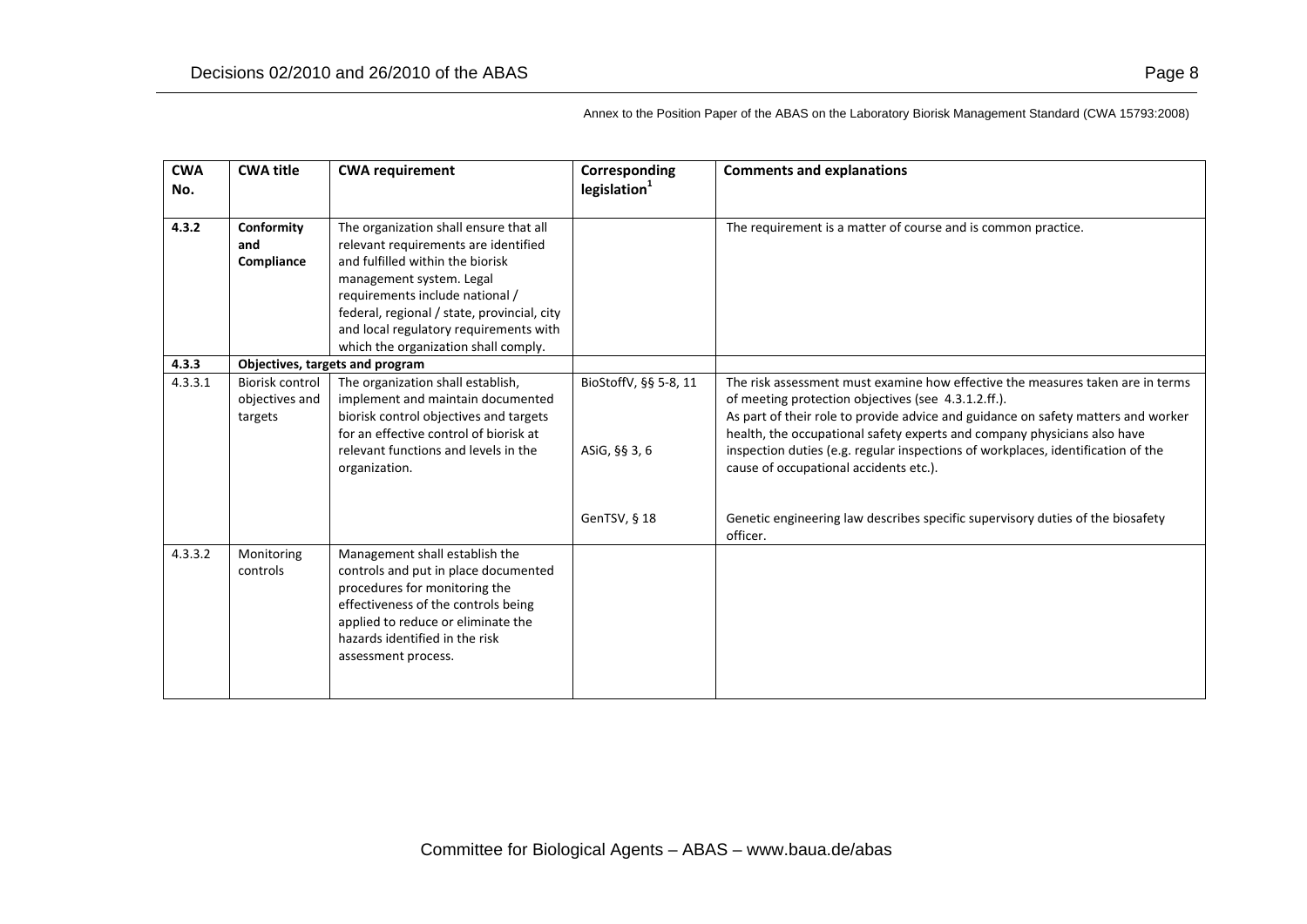| <b>CWA</b> | <b>CWA title</b>             | <b>CWA requirement</b>                  | Corresponding            | <b>Comments and explanations</b>                                                     |
|------------|------------------------------|-----------------------------------------|--------------------------|--------------------------------------------------------------------------------------|
| No.        |                              |                                         | legislation <sup>1</sup> |                                                                                      |
| 4.4        | Implementation and operation |                                         |                          |                                                                                      |
|            |                              |                                         |                          |                                                                                      |
| 4.4.1      |                              | Roles, responsibilities and authorities |                          |                                                                                      |
| 4.4.1.1    | Top                          | Top management shall take ultimate      | ArbSchG, § 13            | The responsibilities of the employer or operator are described in 4.1.1 and 4.3.1.1. |
|            | management                   | responsibility for the organization's   |                          | Legislation on genetic engineering or occupational health and safety does not        |
|            |                              | biorisk management system.              |                          | break down the responsibilities and assign them to a specific management level.      |
|            |                              | Top management shall ensure that        |                          |                                                                                      |
|            |                              | roles, responsibilities and authorities |                          | Depending on the size and type of the plant, some or all of the obligations          |
|            |                              | related to biorisk management are       |                          | incumbent on the employer can be delegated in writing. If this is the case, it must  |
|            |                              | defined, documented and                 |                          | be ensured that the designated individual has the competence and authority to        |
|            |                              | communicated to those who manage,       |                          | perform the task.                                                                    |
|            |                              | perform and verify work associated      |                          |                                                                                      |
|            |                              | with the control of biological agents   |                          | Genetic engineering law also permits the operator to delegate his tasks.             |
|            |                              | and toxins.                             |                          |                                                                                      |
|            |                              | Top management shall demonstrate its    |                          |                                                                                      |
|            |                              | commitment by ensuring the              |                          |                                                                                      |
|            |                              | availability of resources to establish, |                          |                                                                                      |
|            |                              |                                         |                          |                                                                                      |
|            |                              | implement, maintain and improve the     |                          |                                                                                      |
|            |                              | biorisk management system.              |                          |                                                                                      |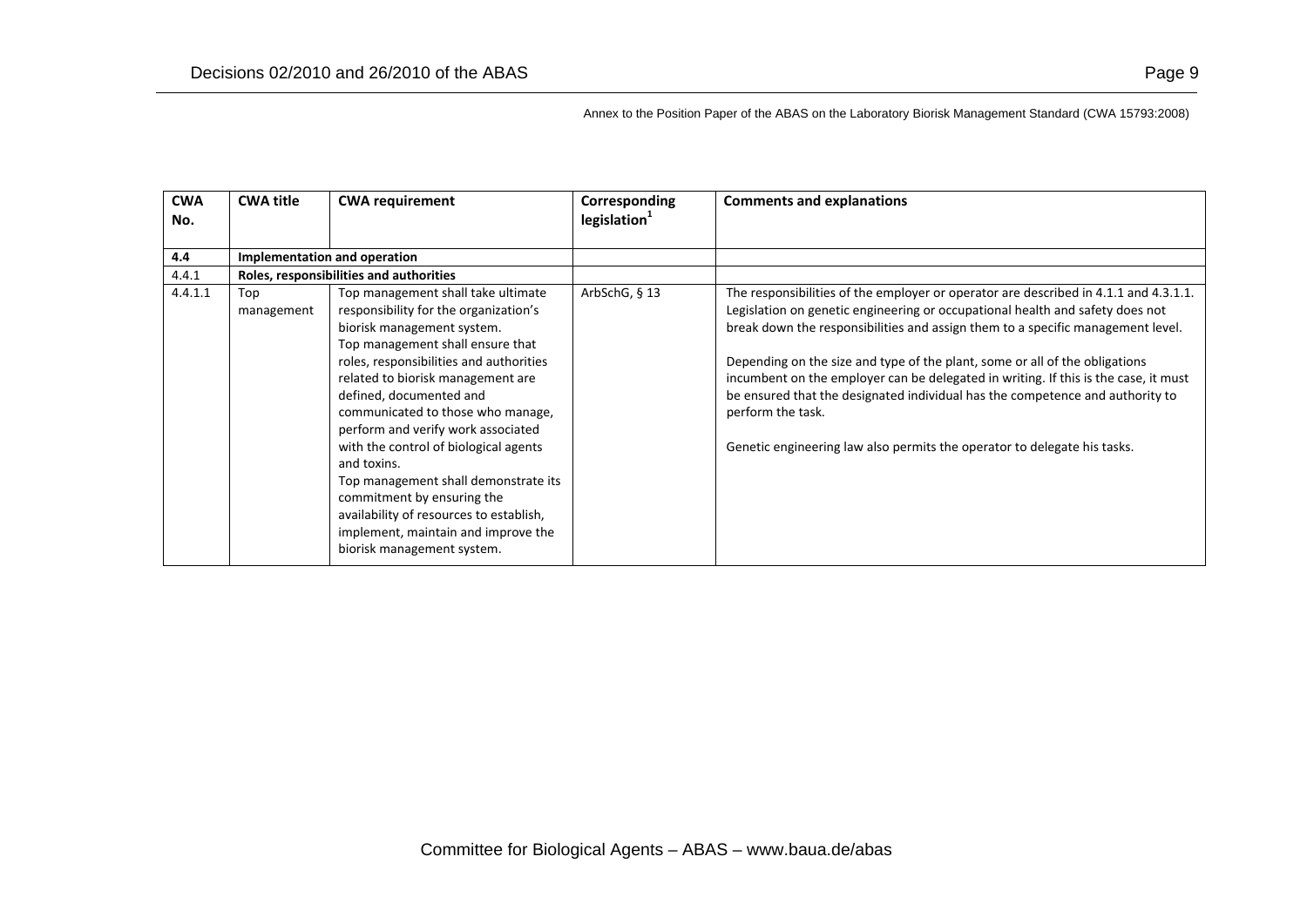| <b>CWA</b> | <b>CWA title</b>  | <b>CWA requirement</b>                                                                                                                                                                                                                                                                                                                                                                                                                                                                                                                                                                                                                                                                                                                                                                                                      | Corresponding   | <b>Comments and explanations</b> |
|------------|-------------------|-----------------------------------------------------------------------------------------------------------------------------------------------------------------------------------------------------------------------------------------------------------------------------------------------------------------------------------------------------------------------------------------------------------------------------------------------------------------------------------------------------------------------------------------------------------------------------------------------------------------------------------------------------------------------------------------------------------------------------------------------------------------------------------------------------------------------------|-----------------|----------------------------------|
| No.        |                   |                                                                                                                                                                                                                                                                                                                                                                                                                                                                                                                                                                                                                                                                                                                                                                                                                             | legislation $1$ |                                  |
| 4.4.1.2    | Senior<br>manager | A senior manager shall be designated<br>with operational responsibility for<br>overseeing the system for management<br>of biorisk.<br>Functions of the system for the<br>management of biorisk shall include:<br>a) providing appropriate resources to<br>ensure adequate provision of<br>personnel, facilities and other<br>resources deemed necessary for the<br>safe and secure operation of the<br>facility;<br>b) reporting to top management on the<br>performance of the biorisk<br>management system and any need for<br>improvement;<br>c) ensuring promotion of the biorisk<br>management system throughout the<br>organization;<br>d) instituting review, audit and<br>reporting measures to provide<br>assurance that the requirements of this<br>standard are being implemented and<br>maintained effectively. |                 |                                  |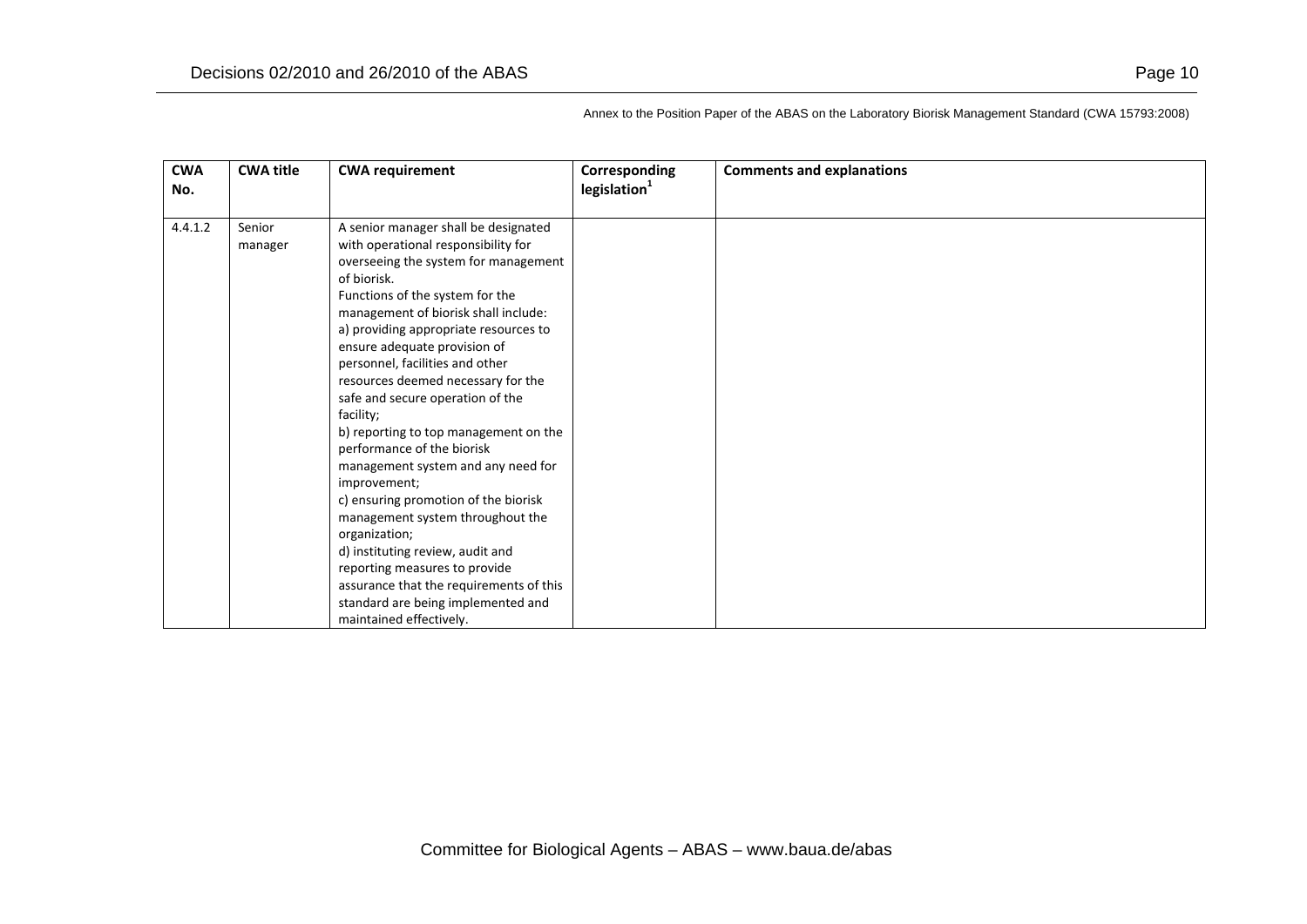| <b>CWA</b><br>No. | <b>CWA title</b>                          | <b>CWA requirement</b>                                                                                                                                                                                                                                                                                                                                                                                                                                                                                                                                                                                    | Corresponding<br>legislation <sup>1</sup>       | <b>Comments and explanations</b>                                                                                                                                                                                                                                                                                                                                                                                                                                                                                                                                                                                                                                                                                                                                                                                                                                                                                                                                                                           |
|-------------------|-------------------------------------------|-----------------------------------------------------------------------------------------------------------------------------------------------------------------------------------------------------------------------------------------------------------------------------------------------------------------------------------------------------------------------------------------------------------------------------------------------------------------------------------------------------------------------------------------------------------------------------------------------------------|-------------------------------------------------|------------------------------------------------------------------------------------------------------------------------------------------------------------------------------------------------------------------------------------------------------------------------------------------------------------------------------------------------------------------------------------------------------------------------------------------------------------------------------------------------------------------------------------------------------------------------------------------------------------------------------------------------------------------------------------------------------------------------------------------------------------------------------------------------------------------------------------------------------------------------------------------------------------------------------------------------------------------------------------------------------------|
| 4.4.1.3           | <b>Biorisk</b><br>management<br>committee | A biorisk management committee shall<br>be constituted to act as an<br>independent review group for biorisk<br>issues. Reporting to senior<br>management, the committee shall:<br>a) have documented terms of<br>reference;<br>b) include a representative cross-§ of<br>expertise, appropriate to the nature<br>and scale of the activities undertaken;<br>c) ensure issues addressed are formally<br>recorded, actions allocated, tracked<br>and closed out effectively;<br>d) be chaired by a senior individual;<br>e) meet at a defined and appropriate<br>frequency, and when otherwise<br>required. | GenTSV, § 16<br>(ASiG, § 11)<br>BioStoffV, § 13 | German legislation does not provide for a `biorisk management committee' as<br>defined here.<br>In the case of genetic engineering operations, at least one biosafety officer or<br>several biosafety officers (= committee for biological safety (ABS)) must be<br>appointed depending on the nature and scale of the work. The biosafety officer<br>does not have authority to issue instructions but does have a specific control and<br>advisory role. It makes sense for the biosafety officer/committee for biological<br>safety to work in tandem with the occupational health and safety (OHS)<br>committee stipulated in the ASiG.<br>The BioStoffV currently does not require a biosafety officer or similar. However,<br>notification to the competent authority in accordance with § 13 of the BioStoffV<br>must include the name and qualification of the person responsible for health and<br>safety at the workplace. This person can be the laboratory manager, team leader<br>or similar. |
| 4.4.1.4.          | <b>Biorisk</b><br>management<br>advisor   | A competent individual(s) shall be<br>designated to provide advice and<br>guidance on biorisk management<br>issues. This individual shall report<br>directly to the responsible senior<br>manager and have delegated authority<br>to stop work in the event that it is<br>considered necessary to do so. This<br>role shall be independent of those<br>responsible for implementing the<br>programme of work.                                                                                                                                                                                             |                                                 |                                                                                                                                                                                                                                                                                                                                                                                                                                                                                                                                                                                                                                                                                                                                                                                                                                                                                                                                                                                                            |
| 4.4.1.5           | Scientific<br>management                  | An individual(s) with responsibility for<br>the scientific programme within the<br>facility shall be designated with<br>responsibilities relevant to biorisk<br>management.<br>Functions shall include:<br>a) ensuring that all work is conducted<br>in accordance with established policies                                                                                                                                                                                                                                                                                                              | BioStoffV, § 13<br>GenTSV, § 14                 | The tasks described here are generally performed by the laboratory manager (see<br>4.4.1.3 and 4.4.1.4) or the project leader.<br>Note: Re f.) see 4.4.1.6                                                                                                                                                                                                                                                                                                                                                                                                                                                                                                                                                                                                                                                                                                                                                                                                                                                 |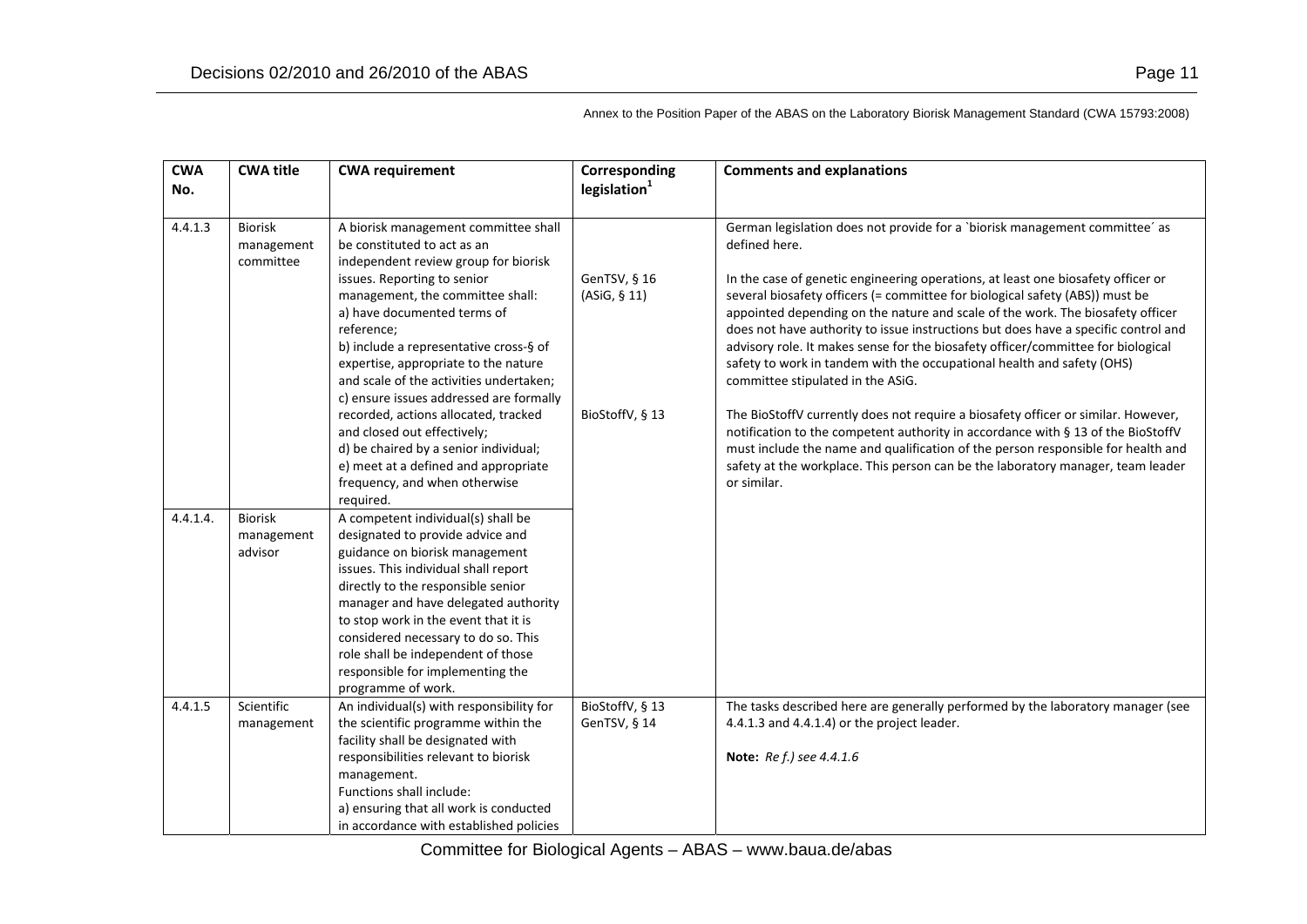| <b>CWA</b> | <b>CWA title</b> | <b>CWA requirement</b>                                        | Corresponding            | <b>Comments and explanations</b>                                                                                                                     |
|------------|------------------|---------------------------------------------------------------|--------------------------|------------------------------------------------------------------------------------------------------------------------------------------------------|
| No.        |                  |                                                               | legislation <sup>1</sup> |                                                                                                                                                      |
|            |                  |                                                               |                          |                                                                                                                                                      |
|            |                  | and guidelines described in this                              |                          |                                                                                                                                                      |
|            |                  | standard;                                                     |                          |                                                                                                                                                      |
|            |                  | b) supervising workers, including                             |                          |                                                                                                                                                      |
|            |                  | ensuring only competent and                                   |                          |                                                                                                                                                      |
|            |                  | authorized personnel can enter and                            |                          |                                                                                                                                                      |
|            |                  | work in the facility;                                         |                          |                                                                                                                                                      |
|            |                  | c) planning and conducting work                               |                          |                                                                                                                                                      |
|            |                  | activities, and ensuring adequate                             |                          |                                                                                                                                                      |
|            |                  | staffing levels, time, space and                              |                          |                                                                                                                                                      |
|            |                  | equipment are available;                                      |                          |                                                                                                                                                      |
|            |                  | d) ensuring required authorizations for<br>work are in place; |                          |                                                                                                                                                      |
|            |                  | e) ensuring laboratory biosafety and                          |                          |                                                                                                                                                      |
|            |                  | laboratory biosecurity risk assessments                       |                          |                                                                                                                                                      |
|            |                  | have been performed, reviewed and                             |                          |                                                                                                                                                      |
|            |                  | approved, and that the required                               |                          |                                                                                                                                                      |
|            |                  | control measures are in place;                                |                          |                                                                                                                                                      |
|            |                  | f) ensuring that all at-risk employees                        |                          |                                                                                                                                                      |
|            |                  | have been informed of risk                                    |                          |                                                                                                                                                      |
|            |                  | assessments and/or provisions for any                         |                          |                                                                                                                                                      |
|            |                  | recommended precautionary medical                             |                          |                                                                                                                                                      |
|            |                  | practices (e.g. vaccinations or serum                         |                          |                                                                                                                                                      |
|            |                  | collection                                                    |                          |                                                                                                                                                      |
| 4.4.1.6    | Occupational     | The organization shall have access to                         | BioStoffV, §§ 12, 15     | Based on the results of the risk assessment, the employer must ensure that                                                                           |
|            | health           | appropriate occupational health                               | GenTSV, § 14, Annex      | appropriate occupational health services are available. In addition to a general                                                                     |
|            |                  | expertise and establish an occupational                       | VI ArbMedVV, §§ 3 ff.    | medical consultation as regards occupational health, this also comprises                                                                             |
|            |                  | health programme commensurate with                            |                          | mandatory or optional physical examinations.                                                                                                         |
|            |                  | the activities and risks of the facility.                     |                          | In the case of genetic engineering operations, the operator must also ensure                                                                         |
|            |                  |                                                               |                          | appropriate preventive measures are taken within the workplace. The project<br>leader is responsible for organizing the necessary medical check-ups. |
| 4.4.1.7    | Facility         | Facilities manager(s) shall be appointed                      |                          | A full set of provisions is not provided for this in legislation governing occupational                                                              |
|            | management       | with responsibilities relevant to                             |                          | health and safety/genetic engineering.                                                                                                               |
|            |                  | facilities and equipment determined in                        |                          |                                                                                                                                                      |
|            |                  | accordance with requirements set out                          | ArbSchG, § 8             | If staff of more than one employer work in one place (e.g. contractors from other                                                                    |
|            |                  | in this standard.                                             |                          | companies), the employers must work together to perform the risk assessment. In                                                                      |
|            |                  |                                                               |                          | particular, this implies the mutual communication of the risks associated with                                                                       |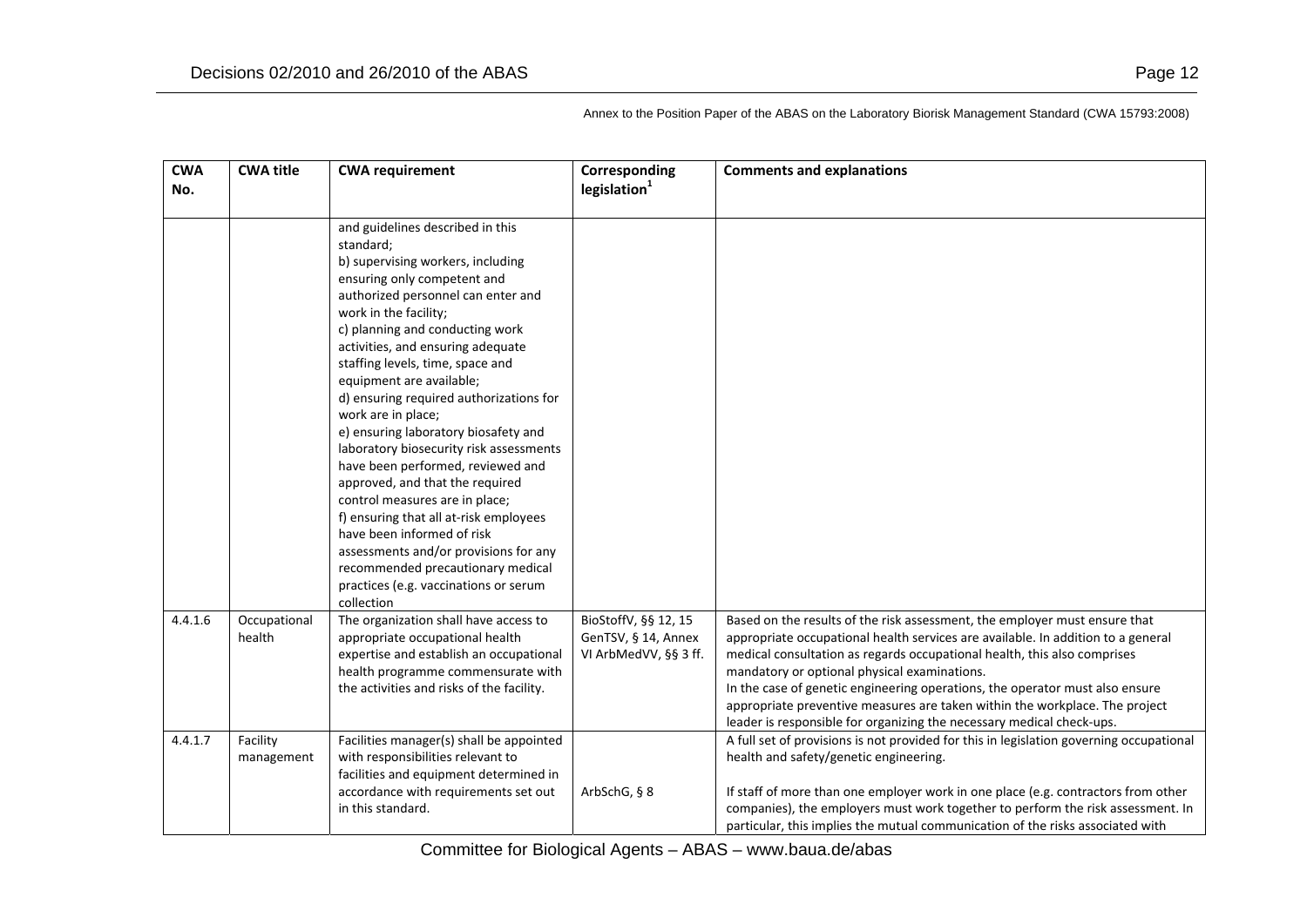| <b>CWA</b><br>No. | <b>CWA title</b>                                        | <b>CWA requirement</b>                                                                                                                                                                                                                                                          | Corresponding<br>legislation <sup>1</sup> | <b>Comments and explanations</b>                                                                                                                                                                                                                                          |
|-------------------|---------------------------------------------------------|---------------------------------------------------------------------------------------------------------------------------------------------------------------------------------------------------------------------------------------------------------------------------------|-------------------------------------------|---------------------------------------------------------------------------------------------------------------------------------------------------------------------------------------------------------------------------------------------------------------------------|
|                   |                                                         |                                                                                                                                                                                                                                                                                 |                                           | individual tasks, and agreeing and coordinating the protection measures needed.                                                                                                                                                                                           |
|                   |                                                         |                                                                                                                                                                                                                                                                                 | BGV A1, § 6                               | To avert risks, the organizations can appoint a person who coordinates the<br>scheduled tasks and has the authority to issue orders.                                                                                                                                      |
|                   |                                                         |                                                                                                                                                                                                                                                                                 | BetrSichV, § 4                            | The safe operation and correct handling of equipment must be ensured.                                                                                                                                                                                                     |
| 4.4.1.8           | Security<br>management                                  | A security manager shall be designated<br>with responsibilities determined in<br>accordance with requirements set out<br>in this standard.                                                                                                                                      |                                           | No provisions for this kind of role are made in legislation on occupational health<br>and safety/genetic engineering.                                                                                                                                                     |
| 4.4.1.9           | Animal<br>handling                                      | In laboratories where animals are<br>maintained, an animal care manager<br>shall be designated with                                                                                                                                                                             |                                           | No provisions for this kind of role are made in legislation on occupational health<br>and safety/genetic engineering.                                                                                                                                                     |
|                   |                                                         | responsibilities determined in<br>accordance with requirements set out<br>in this standard.                                                                                                                                                                                     | TierSchG, § 8b                            | Note:<br>. Facilities housing laboratory animals have an animal welfare officer. However,<br>the role and duties of the animal welfare officer are different to those described in<br>the CWA standard.                                                                   |
|                   |                                                         |                                                                                                                                                                                                                                                                                 | <b>TRBA 120</b>                           | .TRBA 120 describes the protection measures for housing laboratory animals.<br>Similarly Annex V of the GenTSV describes the protection measures for animal<br>rooms in the four containment levels. The project leaders are responsible for                              |
|                   |                                                         |                                                                                                                                                                                                                                                                                 | TierSeuchErV, § 2                         | genetic engineering operations in animal rooms.<br>• According to the TierSeuchErV, a permit must be obtained to work with animal<br>disease agents.                                                                                                                      |
| 4.4.2             | Personal<br>Training,<br>awareness<br>and<br>competence | The organization shall ensure that<br>personnel that have responsibilities<br>and/or perform tasks that may impact<br>biorisk management in the workplace<br>are competent to do so. Competence<br>levels shall be judged on appropriate<br>education, training and experience. | ArbSchG, §§ 7, 12                         | Suitable staff competency levels with regard to compliance with required security<br>and OHS measures when performing tasks is a basic requirement of occupational<br>health and safety policies, as is regular instruction and training. (See also 4.4.2.1 -<br>4.4.2.4) |
|                   |                                                         | The organization shall define required<br>competency levels and shall maintain                                                                                                                                                                                                  |                                           |                                                                                                                                                                                                                                                                           |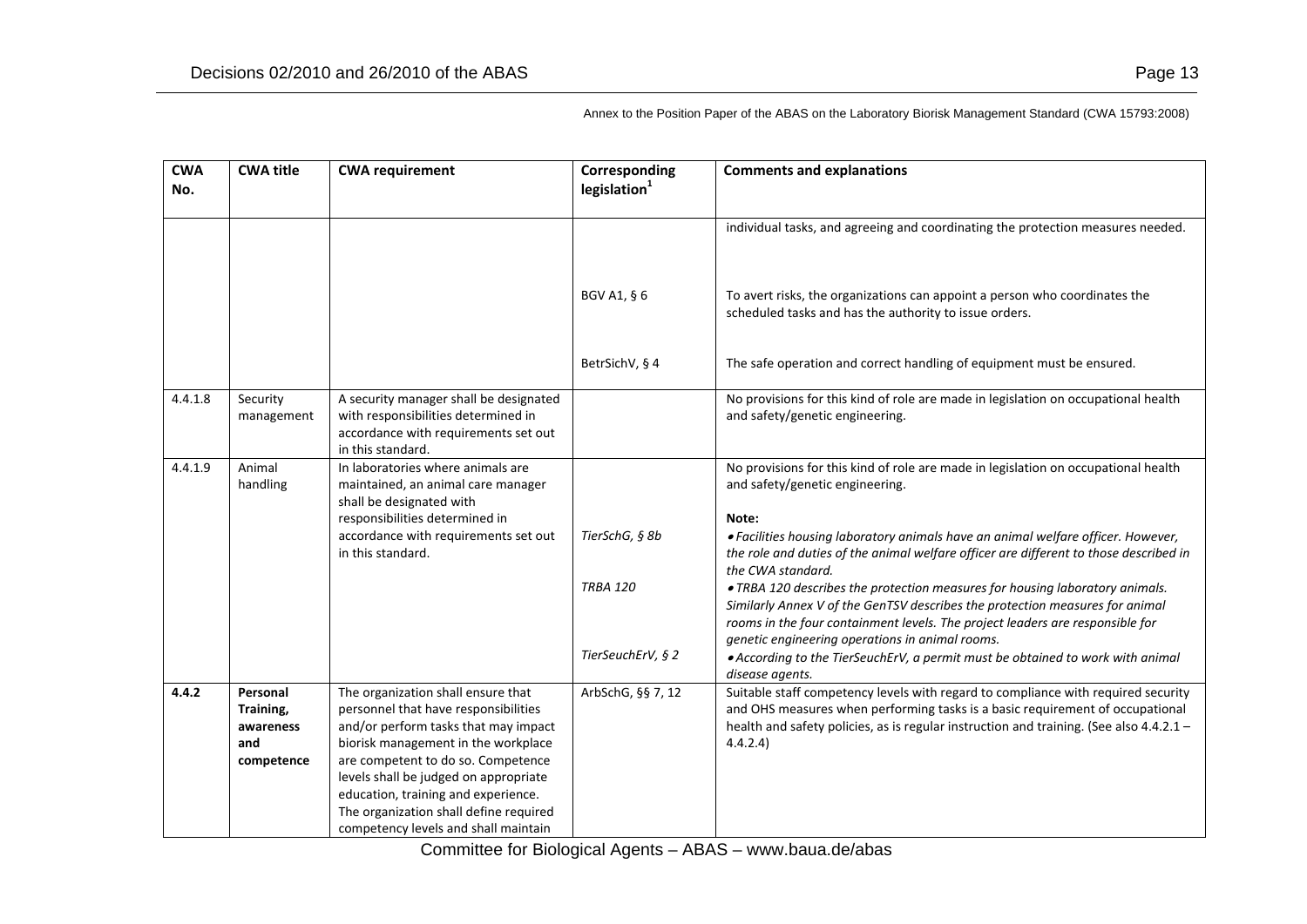| <b>CWA</b>         | <b>CWA title</b>                                     | <b>CWA requirement</b>                                                                                                                                                                                                                                                                                                                                                                             | Corresponding                                                                                                                  | <b>Comments and explanations</b>                                                                                                                                                                                                                                                                                                                                                                                                                                                                                                         |
|--------------------|------------------------------------------------------|----------------------------------------------------------------------------------------------------------------------------------------------------------------------------------------------------------------------------------------------------------------------------------------------------------------------------------------------------------------------------------------------------|--------------------------------------------------------------------------------------------------------------------------------|------------------------------------------------------------------------------------------------------------------------------------------------------------------------------------------------------------------------------------------------------------------------------------------------------------------------------------------------------------------------------------------------------------------------------------------------------------------------------------------------------------------------------------------|
| No.                |                                                      |                                                                                                                                                                                                                                                                                                                                                                                                    | legislation <sup>1</sup>                                                                                                       |                                                                                                                                                                                                                                                                                                                                                                                                                                                                                                                                          |
| 4.4.2.1<br>4.4.2.2 | Recruitment<br>Competence                            | records verifying that staff members<br>have attained and demonstrated those<br>levels of competency.<br>The organization shall ensure that<br>qualifications, experience and<br>aptitudes relating to biorisk are<br>considered as part of the recruitment<br>process.<br>The organization shall ensure that<br>personnel conduct activities within the<br>facility under close supervision until | BioStoffV, §§ 10, 12<br>GenTSV § 14                                                                                            | Training must be provided before commencement of tasks and at least once<br>annually thereafter.<br>Tasks involving group 3 and 4 biological agents may only be assigned to<br>appropriately qualified and knowledgeable staff. Special working instructions must<br>be provided where necessary.<br>Only appropriately qualified personnel may be entrusted with genetic engineering<br>operations (responsibility of the project leader). The project leader is also                                                                   |
| 4.4.2.3<br>4.4.2.4 | Continuity and<br>succession<br>planning<br>Training | competency has been demonstrated.<br>The organization shall ensure that<br>adequate back-up and contingency<br>measures are in place to address the<br>need for continuity and succession<br>planning.<br>The organization shall ensure that<br>requirements and procedures for<br>biorisk-related training of personnel<br>are identified, established and<br>maintained.                         | IfSG, §§ 44, 47<br>TierSeuchErV, §§ 2, 4<br>$SÜG, \S 1, 2$<br>SÜFG, §§ 8, 9, 11<br>Appropriate Länder-<br>specific legislation | responsible for annual training and instruction measures.<br>Work involving human or animal pathogens requires a special permit. Work with<br>such pathogens may only be performed under the supervision of a permit holder.<br>To obtain this permit, the applicant must have a high level of education, training<br>and experience. (Lack of suitability or reliability are reasons for exclusion).<br>Persons working with certain biological materials are subject to security screening<br>in accordance with $\S$ 1(5) of the SÜG. |
|                    |                                                      |                                                                                                                                                                                                                                                                                                                                                                                                    |                                                                                                                                | Note:<br>. No provisions for a continuous training concept are made in legislation governing<br>occupational health and safety/genetic engineering.<br>. The requirements that define the term "expertise" are currently not specified in<br>the BiostoffV.                                                                                                                                                                                                                                                                              |
| 4.4.3              | <b>Consultation</b><br>and Com-<br>munication        | The organization shall ensure that<br>relevant biorisk information relating to<br>its activities is communicated to and<br>from employees and other relevant<br>parties.<br>Employee involvement and<br>consultation arrangements shall be                                                                                                                                                         | ArbSchG, § 12<br>BioStoffV, § 12<br>GenTSV, §§ 12, 12a<br>BioStoffV, § 13<br>IfSG, §§ 49, 50<br>TierSeuchErV, §§ 5, 6          | The instruction and training of staff (standard operating procedures, physical<br>instruction, briefing sessions and working instructions) are central to occupational<br>health and safety. Training must be provided before commencement of the work<br>and at least once a year thereafter, and must be documented accordingly.<br>Obligatory notification is articulated in the Biological Agents Regulation, the<br>Protection against Infection Act and the Animal Disease Agent Ordinance.                                        |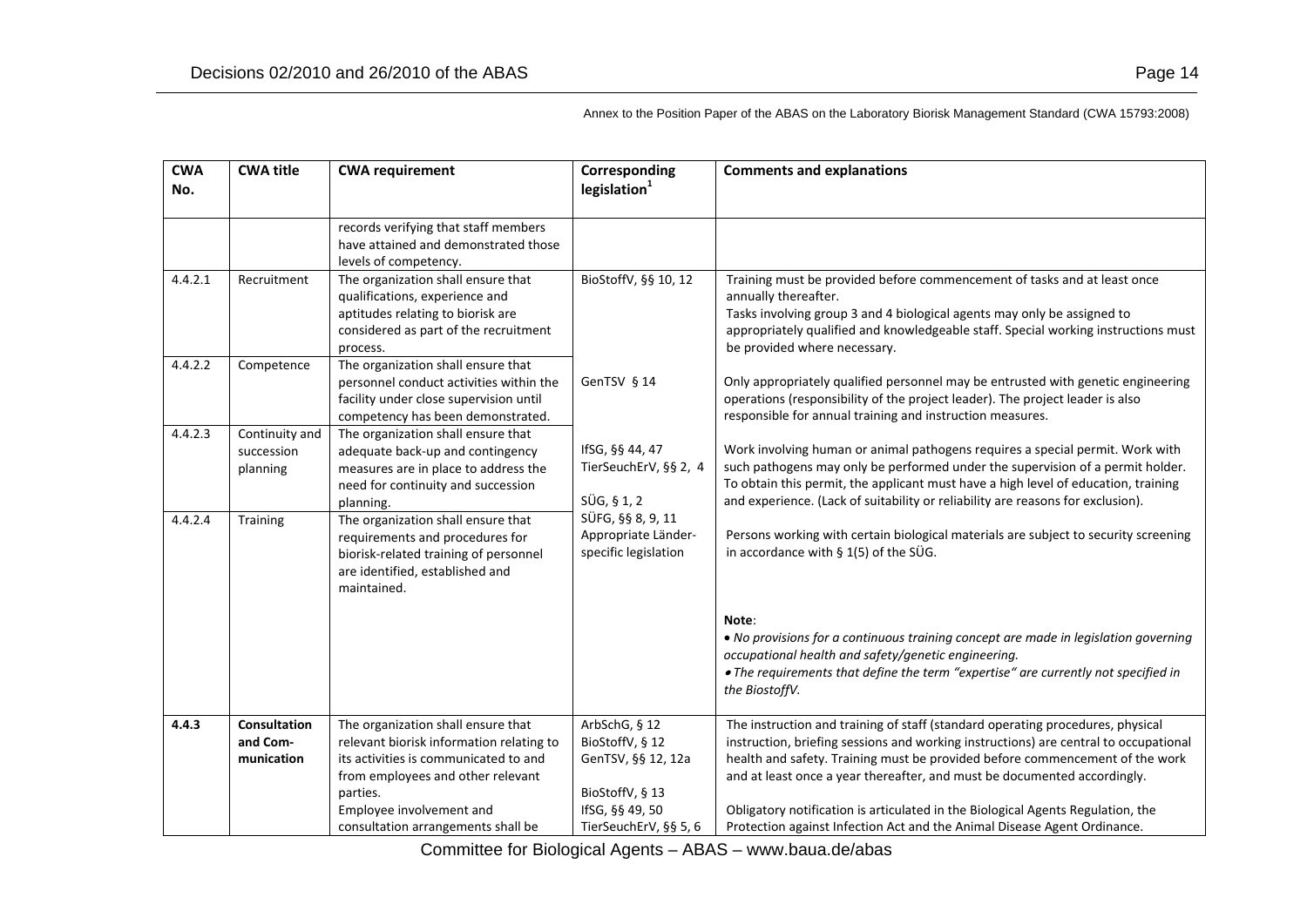| <b>CWA</b><br>No. | <b>CWA title</b>                                                  | <b>CWA requirement</b>                                                                                                                                                                                                                                                                                                       | Corresponding<br>legislation <sup>1</sup> | <b>Comments and explanations</b>                                                                                                                                                                                                                                                                                                                                                                                                                   |
|-------------------|-------------------------------------------------------------------|------------------------------------------------------------------------------------------------------------------------------------------------------------------------------------------------------------------------------------------------------------------------------------------------------------------------------|-------------------------------------------|----------------------------------------------------------------------------------------------------------------------------------------------------------------------------------------------------------------------------------------------------------------------------------------------------------------------------------------------------------------------------------------------------------------------------------------------------|
|                   |                                                                   | documented.<br>Personnel shall have access to<br>adequate and up-to-date information<br>pertaining to the biorisks of the<br>organization.                                                                                                                                                                                   | GenTG, §§ 8-12, 21                        | Legislation on genetic engineering defines notification, application and<br>authorization processes that apply depending on the facility, safety level<br>classification and the type of genetic engineering operation. Furthermore, the law<br>also provides for the compulsory notification of the competent authority<br>responsible for supervision.                                                                                           |
| 4.4.4             | <b>Operational</b><br>control                                     | The organization shall identify those<br>operations and activities that are<br>associated with possible biological risk<br>and where control measures shall be<br>applied.<br>The organization shall plan these<br>activities, including maintenance, and<br>ensure that they are carried out under<br>specified conditions. |                                           | See 4.3.1.2 - 4.3.1.5: Appropriate checking and control procedures to ensure<br>occupational health and safety must be defined during the risk assessment.                                                                                                                                                                                                                                                                                         |
| 4.4.4.1           | General safety                                                    | The organization shall ensure that a<br>formal process is in place to identify<br>and manage risk associated with<br>general safety.                                                                                                                                                                                         |                                           | The regulations of the BiostoffV and GenTG only permit operations to be<br>performed in facilities that comply with the biosafety/safety level defined as a<br>result of the hazard or risk assessment process. The performance of genetic<br>engineering operations in facilities with appropriate biocontainment not only<br>protects workers but also ensures general safety, such as the protection of the<br>environment, humans and animals. |
|                   |                                                                   |                                                                                                                                                                                                                                                                                                                              | GenTNotfV, § 3                            | Note: Provisions are made in the GenTNotFallV for external emergency plans<br>which must be drawn up in conjunction with the specific authorities prior to<br>commencing safety level 3 and 4 genetic engineering operations.                                                                                                                                                                                                                      |
| 4.4.4.2           | Biological<br>agents and<br>toxin<br>inventory and<br>information | The organization shall ensure that an<br>accurate and up-to-date biological<br>agents and toxin inventory is<br>established and maintained.<br>It shall ensure that records relating to                                                                                                                                      | BioStoffV, § 8                            | In the context of performing risk assessment in accordance with the BiostoffV, a<br>catalogue of biological agents must be kept and maintained for specific activities<br>(and only to a certain extent for non-specific activities). An inventory in the sense<br>of the CWA is not required.                                                                                                                                                     |
|                   |                                                                   | the inventory of biological agents and<br>toxins are current, complete and stored<br>securely with adequate backup<br>provision.<br>It shall ensure that transfers of                                                                                                                                                        | GenTG, §§ 8-10<br>GenTAufzV, §§ 1, 2      | In the course of reporting, notification, and approval procedures as defined by<br>genetic engineering law, the planned operations, and the organisms envisaged for<br>such operations, must be declared. All records on ongoing or completed genetic<br>engineering operations must also contain information on the donor and recipient<br>organisms, and genetically modified organisms.                                                         |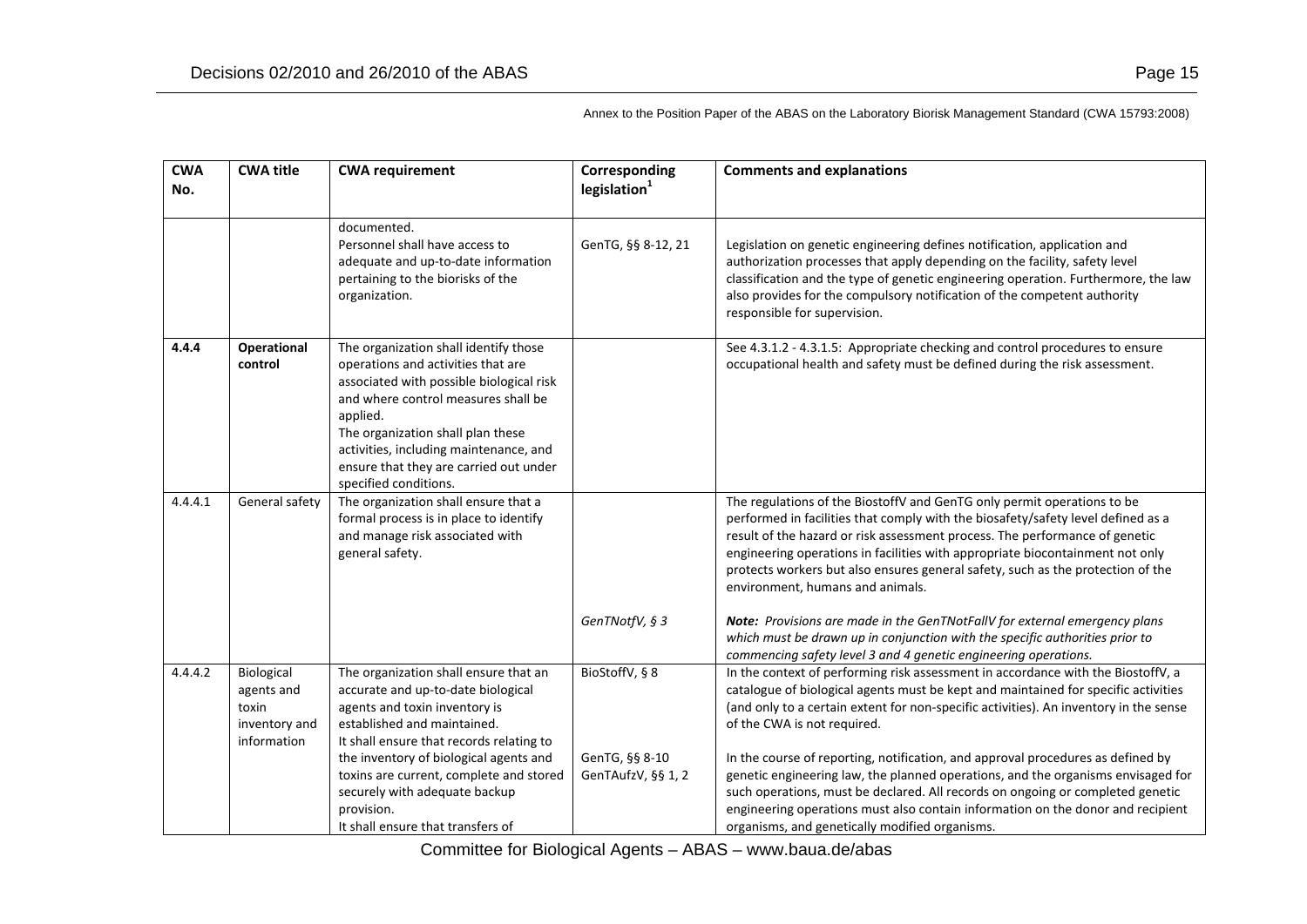| <b>CWA</b><br>No. | <b>CWA title</b>                               | <b>CWA requirement</b>                                                                                                                                                                                                                                                                                                                        | Corresponding<br>legislation <sup>1</sup>     | <b>Comments and explanations</b>                                                                                                                                                                                                                                                                                                              |
|-------------------|------------------------------------------------|-----------------------------------------------------------------------------------------------------------------------------------------------------------------------------------------------------------------------------------------------------------------------------------------------------------------------------------------------|-----------------------------------------------|-----------------------------------------------------------------------------------------------------------------------------------------------------------------------------------------------------------------------------------------------------------------------------------------------------------------------------------------------|
|                   |                                                | biological agents and toxins between<br>laboratories at the facility or into and<br>out of the facility are recorded and<br>controlled in line with the level of the<br>risk.                                                                                                                                                                 | IfSG, § 44<br>TierSeuchErV, §§ 2, §<br>9      | Etiologic agents which are pathogenic for humans and/or animals may only be<br>released or accepted by holders of a permit as defined by the IfSG or<br>TierSeuchErV. Obligatory documentation requirements also apply for animal<br>pathogens.                                                                                               |
|                   |                                                |                                                                                                                                                                                                                                                                                                                                               | TRBA 100, No. 5<br><b>GenTSV Annex III</b>    | Safe in-house transportation must be ensured. Suitable measures commensurate<br>with the associated risk must be taken.<br>Note: Transportation outside the plant is fully regulated by national (GGVSE),<br>European (ADR) and international legislation (e.g. IATA).                                                                        |
| 4.4.4.3           | Work<br>programme,<br>planning and<br>capacity | The organization shall ensure that the<br>programme of work for the facility is<br>defined, documented and reviewed.<br>The organization shall establish criteria<br>for work that requires prior approval.<br>It shall ensure there is sufficient<br>resource capacity and capability to<br>manage workflow, whether planned or<br>unplanned | ArbSchG, §§ 3-5                               | The risk assessment also examines the issue of workflow, as well as resources and<br>staffing if necessary. If processes or operational procedures change, the risks must<br>be reassessed before activities can commence. Responsibility for defining work<br>programmes and ensuring their correct execution rests within the organisation. |
| 4.4.4.4           | Change<br>management                           | The organization shall ensure that all<br>changes associated with the design,<br>operation and maintenance of the<br>facility are subject to a defined and<br>documented change management<br>process.                                                                                                                                        | BioStoffV, § 10<br>GenTG, § 6<br>GenTSV, § 12 | The risk assessment must play a key role in internal decision-making processes<br>(see $4.3.1.2 - 4.3.1.5$ ).<br>Adaptation to technical progress, new findings and advances in science is one of<br>the basic requirements of occupational health and safety.                                                                                |
| 4.4.4.5           | protection                                     | Work practices, decontamination and personal                                                                                                                                                                                                                                                                                                  |                                               |                                                                                                                                                                                                                                                                                                                                               |
| 4.4.4.5.1         | Good<br>microbiologica<br>I technique          | The organization shall ensure that all<br>personnel handling biological agents<br>and toxins are competent in good<br>microbiological techniques and that                                                                                                                                                                                     | TRBA 100, Annex 1<br><b>GenTSV Annex III</b>  | Good Microbiological Practices are established and stipulated.                                                                                                                                                                                                                                                                                |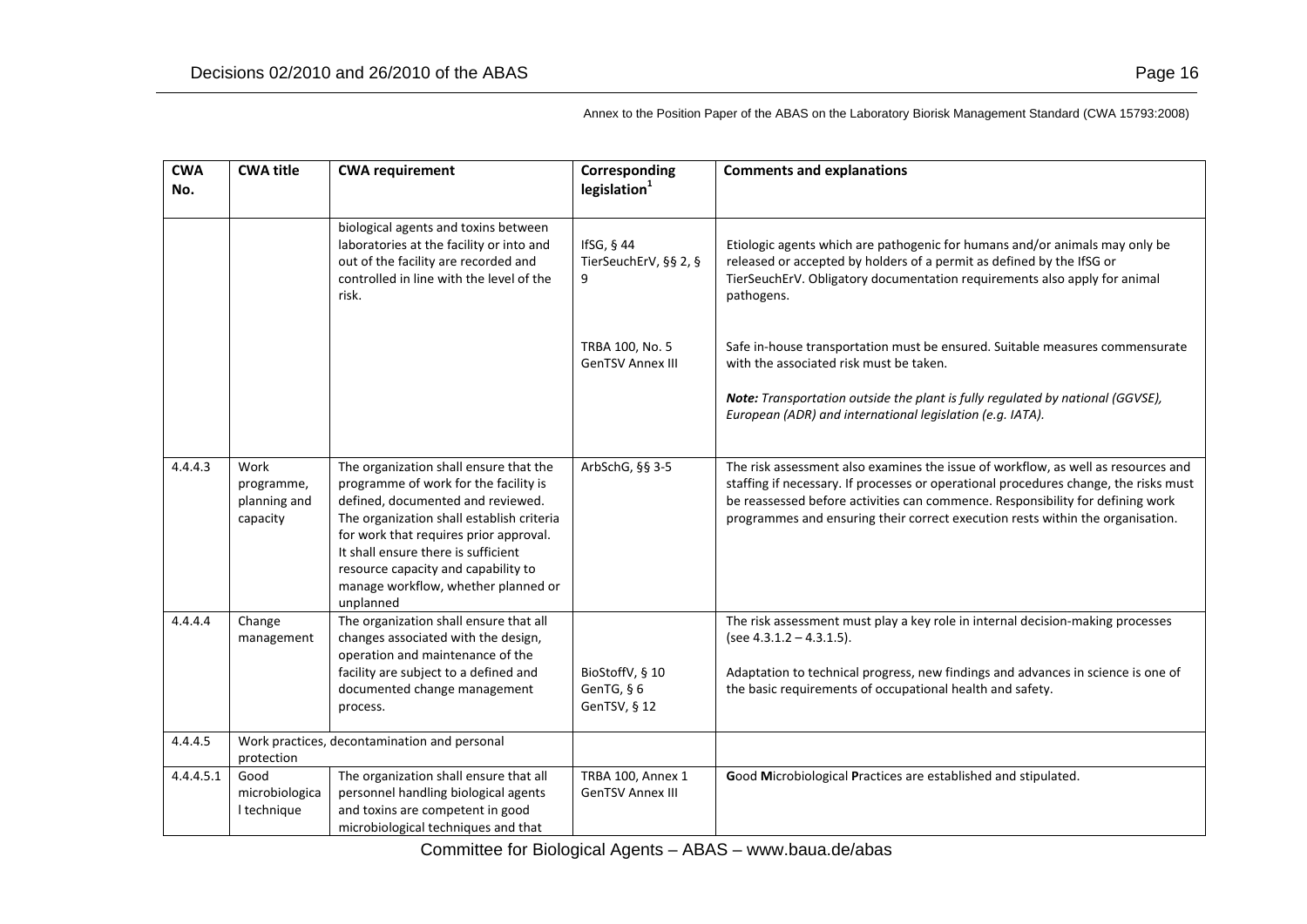| <b>CWA</b> | <b>CWA title</b>                                             | <b>CWA requirement</b>                                                                                                                                                                                                                                                                                                            | Corresponding                                                                   | <b>Comments and explanations</b>                                                                                                                                                                                                                                                                                                                                                                                                                                                                                                                                        |
|------------|--------------------------------------------------------------|-----------------------------------------------------------------------------------------------------------------------------------------------------------------------------------------------------------------------------------------------------------------------------------------------------------------------------------|---------------------------------------------------------------------------------|-------------------------------------------------------------------------------------------------------------------------------------------------------------------------------------------------------------------------------------------------------------------------------------------------------------------------------------------------------------------------------------------------------------------------------------------------------------------------------------------------------------------------------------------------------------------------|
| No.        |                                                              |                                                                                                                                                                                                                                                                                                                                   | legislation <sup>1</sup>                                                        |                                                                                                                                                                                                                                                                                                                                                                                                                                                                                                                                                                         |
|            |                                                              | appropriate resources (including time                                                                                                                                                                                                                                                                                             |                                                                                 |                                                                                                                                                                                                                                                                                                                                                                                                                                                                                                                                                                         |
|            |                                                              | and equipment) are available to ensure<br>such practices can be adhered to<br>effectively.                                                                                                                                                                                                                                        |                                                                                 |                                                                                                                                                                                                                                                                                                                                                                                                                                                                                                                                                                         |
| 4.4.4.5.2  | Inactivation of<br>biological<br>agents and<br>toxins        | The organization shall establish and<br>maintain procedures to ensure that<br>appropriate methods for disinfection<br>and decontamination are chosen and<br>implemented effectively.                                                                                                                                              | BioStoffV, § 11<br>TRBA 100 No. 5                                               | The BioStoffV and the sub-legislative framework define clear regulations for the<br>management and inactivation of contaminated waste. The appropriate measures<br>must be specified as part of the risk assessment. Hygiene procedures are required<br>for biosafety level 2 and above.                                                                                                                                                                                                                                                                                |
|            |                                                              | The organization shall ensure that all<br>contaminated or potentially<br>contaminated waste items have been<br>identified and documented (including<br>those that may result from an<br>emergency), and that effective<br>procedures are put in place to devise<br>effective decontamination and other<br>appropriate treatments. | GenTSV, §§ 11, 13<br>Annex III                                                  | Similar regulations are found in genetic engineering law. The requirements for<br>treating waste and wastewater are described in detail.                                                                                                                                                                                                                                                                                                                                                                                                                                |
| 4.4.4.5.3  | Waste<br>management                                          | The organization shall establish and<br>maintain an appropriate waste<br>management policy for biological<br>agents and toxins.                                                                                                                                                                                                   |                                                                                 |                                                                                                                                                                                                                                                                                                                                                                                                                                                                                                                                                                         |
| 4.4.4.5.4  | Clothing and<br>Personal<br>protective<br>Equipment<br>(PPE) | The organization shall ensure that PPE<br>needs are identified and suitable<br>equipment is specified, made available,<br>used and maintained appropriately<br>within the facility.                                                                                                                                               | ArbSchG, §§ 3, 4, 15<br>PSA-BV, § 2<br>BioStoffV, § 11<br><b>TRBA 100 No. 5</b> | Suitable personal protective equipment (PPE) must be made available in line with<br>the results of the risk assessment. Attention must be paid to the priority of the<br>protective measures. Collective measures have priority over individual measures.<br>Otherwise the TOP principle applies, which stipulates that technical measures<br>come before organizational measures, and PPE only if it is absolutely necessary for<br>added protection. Workers are required to use the PPE provided to them as<br>intended. The employer must bear the cost of the PPE. |
|            |                                                              |                                                                                                                                                                                                                                                                                                                                   | GenTSV, § 9, Annex III                                                          | The protection measures enshrined in legislation on genetic engineering have a<br>similar priority.                                                                                                                                                                                                                                                                                                                                                                                                                                                                     |
| 4.4.4.6    | Worker health<br>programme                                   | The organization shall ensure that risk<br>to worker health, and that of other<br>personnel whose health could be                                                                                                                                                                                                                 | ArbSchG, § 11<br>BiostoffV, §§ 12, 15<br>ArbMedVV Annex                         | Prevention measures that form part of worker health protection require a general<br>medical consultation as regards occupational health and safety, as well as<br>mandatory and optional check-ups, where applicable, and optional vaccination.                                                                                                                                                                                                                                                                                                                         |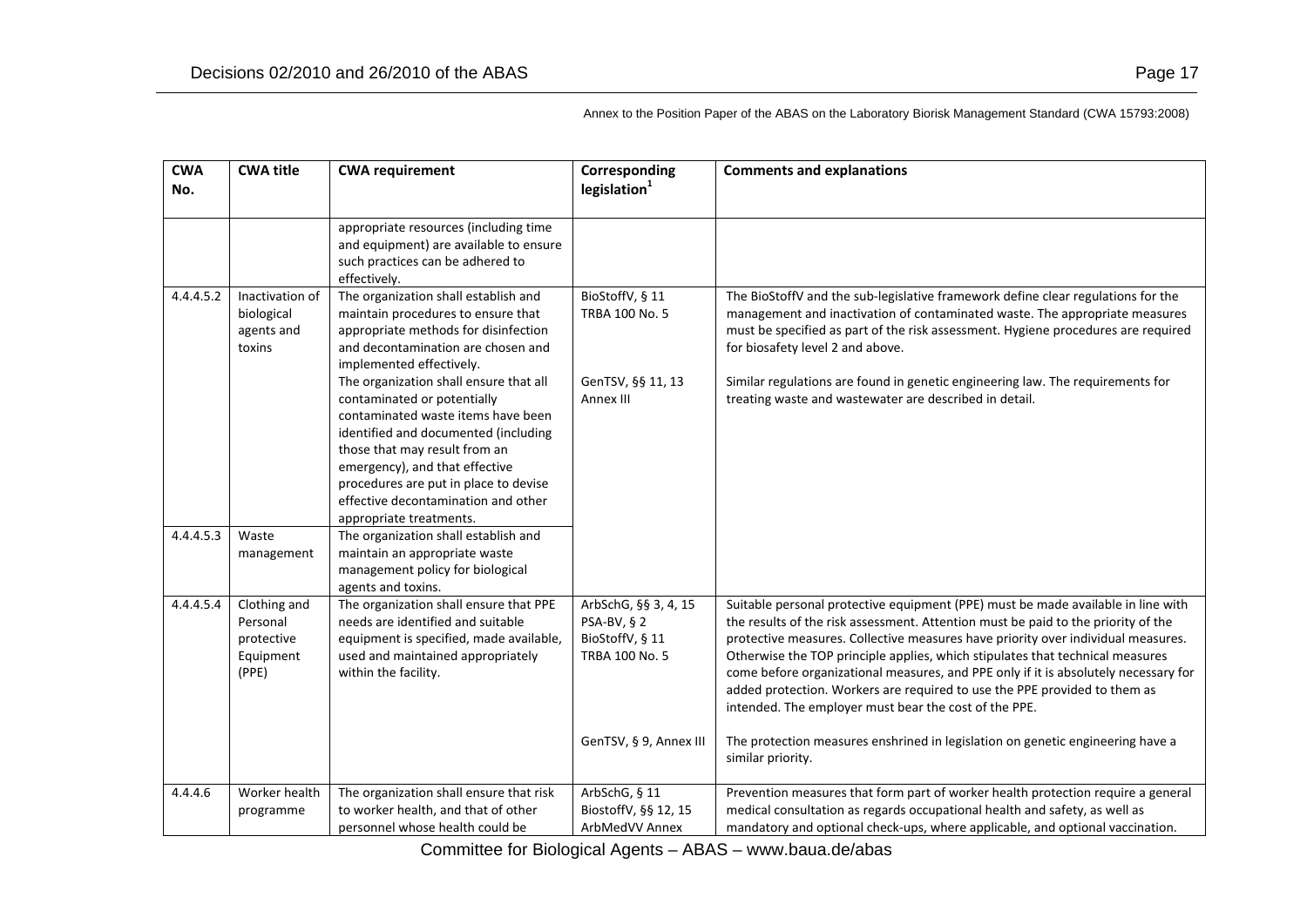| <b>CWA</b><br>No. | <b>CWA title</b>                                    | <b>CWA requirement</b>                                                                                                                                                                                          | Corresponding<br>legislation <sup>1</sup>           | <b>Comments and explanations</b>                                                                                                                                                                                                                                                                                                                                                                                          |
|-------------------|-----------------------------------------------------|-----------------------------------------------------------------------------------------------------------------------------------------------------------------------------------------------------------------|-----------------------------------------------------|---------------------------------------------------------------------------------------------------------------------------------------------------------------------------------------------------------------------------------------------------------------------------------------------------------------------------------------------------------------------------------------------------------------------------|
|                   |                                                     | directly impacted by exposure to<br>biological agents and toxins, is<br>managed effectively including<br>prevention and protection measures.                                                                    | Part II<br><b>GenTSV Annex VI</b><br>ASiG, $§$ 3    | They are defined in the context of the risk assessment process, which generally<br>involves the company physician who provides expert advice and guidance.<br>Identical regulations apply in the area of genetic engineering.                                                                                                                                                                                             |
|                   |                                                     | The requirements of the health<br>surveillance programme shall be<br>determined by a defined health hazard                                                                                                      | BioStoffV, § 1                                      | The BioStoffV applies for activities involving biological agents including activities<br>within the hazardous area.                                                                                                                                                                                                                                                                                                       |
|                   |                                                     | identification and risk assessment<br>process involving all relevant<br>personnel.                                                                                                                              | GenTG, § 1<br>GenTSV, § 1                           | Legislation governing genetic engineering generally involves the protection of<br>third parties: the protection of life and health is one of the specific protection<br>objectives.                                                                                                                                                                                                                                       |
| 4.4.4.6.1         | Vaccination of<br>personnel                         | Based on risk, the need for vaccination<br>shall be identified and shall cover<br>groups identified as being potentially<br>exposed to biological agents or toxins.                                             | ArbMedVV Annex<br>Part II<br><b>GenTSV Annex VI</b> | Provisions are made for mandatory check-ups for workers involved in specific<br>activities with listed biological agents, and for certain non-specific activities in<br>defined task areas.                                                                                                                                                                                                                               |
|                   |                                                     | The organization shall ensure that a<br>vaccination policy be defined and<br>implemented, and that access to<br>laboratories or work is controlled for<br>individuals until they comply with the<br>policy.     |                                                     | In the context of mandatory check-ups on workers who handle biological agents<br>for which a vaccine is available, these workers must be offered the vaccine.<br>Vaccination is not compulsory in Germany. For this reason, if workers refuse the<br>vaccine this is not a valid reason to consider them unfit for work.                                                                                                  |
| 4.4.4.7           | Behavioural<br>factors and<br>control of<br>workers | The organization shall establish and<br>maintain a programme to address risk<br>associated with human behaviour,<br>including the management of how<br>workers interact with the facility and its<br>equipment. | ArbSchG, §§ 3, 4, 15                                | For information on employee briefing and instruction see 4.4.3.<br>Employers and workers are responsible for ensuring compliance with all the<br>necessary precautions and protection measures.                                                                                                                                                                                                                           |
| 4.4.4.7.1         | Personnel<br>reliability                            | The organization shall ensure that a<br>personnel reliability policy is defined<br>and implemented, and that access to<br>facilities or work is controlled for<br>individuals according to the policy.          |                                                     | Occupational health and safety law does not contain specific rules governing<br>personnel reliability.<br>The competent authority must check the reliability of the applicant before<br>granting the applicant a permit to work with pathogens as defined by the IfSG and<br>TseuchErrV, or before granting authorization to set up/operate a genetic<br>engineering facility. For staff security clearance, see 4.4.2.4. |
|                   |                                                     |                                                                                                                                                                                                                 | <b>TRBA 100 No. 5</b><br>GenTSV Annex III, V        | Provisions are made for restricted access to high-risk areas.                                                                                                                                                                                                                                                                                                                                                             |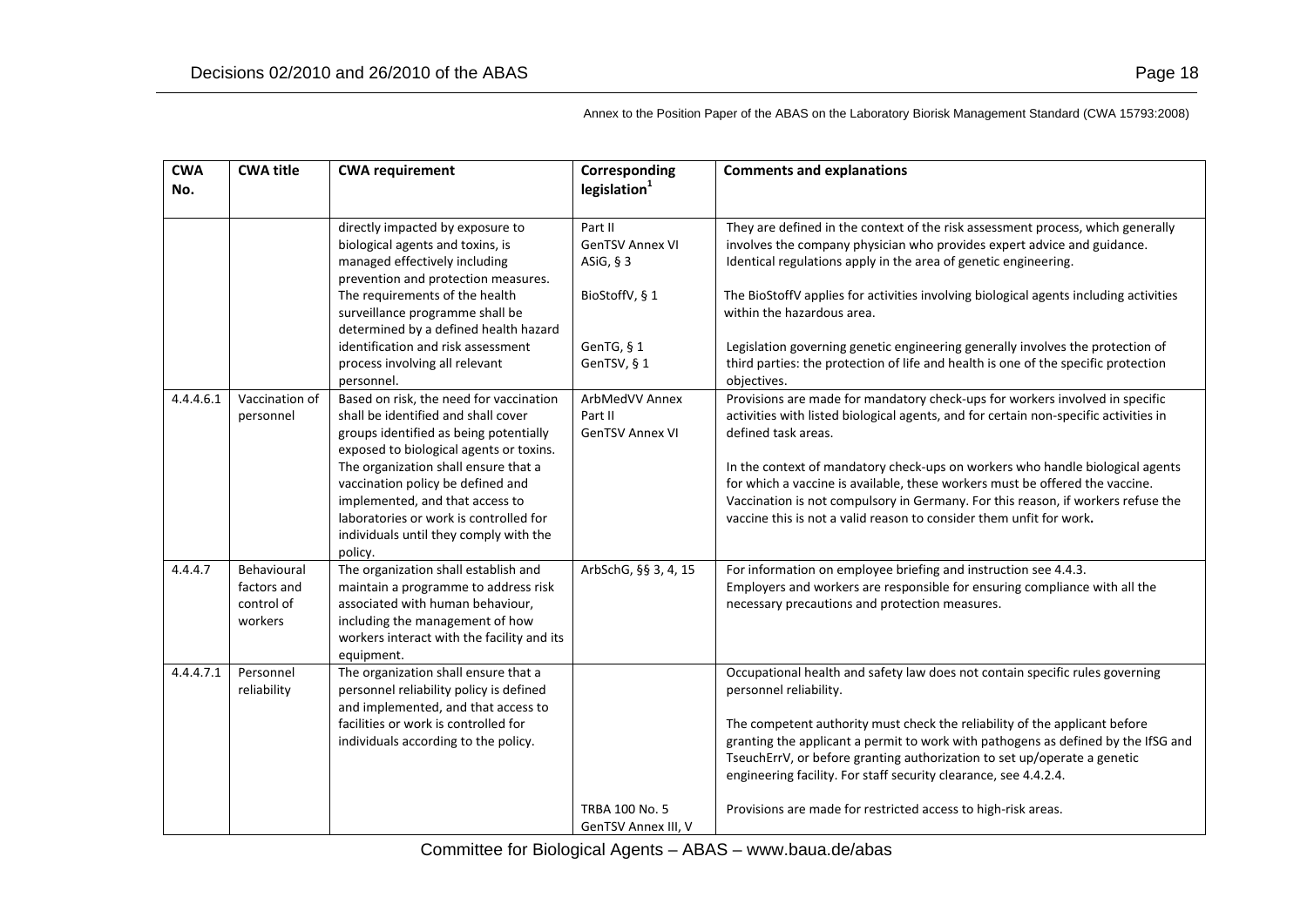| <b>CWA</b><br>No. | <b>CWA title</b>                                   | <b>CWA requirement</b>                                                                                                                                                                                                                                                                                                                                                                                                                                                                                                     | Corresponding<br>legislation <sup>1</sup>                                                                          | <b>Comments and explanations</b>                                                                                                                                                                                                                                                                                                                                                                                                                                                                            |
|-------------------|----------------------------------------------------|----------------------------------------------------------------------------------------------------------------------------------------------------------------------------------------------------------------------------------------------------------------------------------------------------------------------------------------------------------------------------------------------------------------------------------------------------------------------------------------------------------------------------|--------------------------------------------------------------------------------------------------------------------|-------------------------------------------------------------------------------------------------------------------------------------------------------------------------------------------------------------------------------------------------------------------------------------------------------------------------------------------------------------------------------------------------------------------------------------------------------------------------------------------------------------|
| 4.4.4.7.2         | Contractors,<br>visitors and<br>suppliers          | The organization shall ensure that<br>suppliers, contractors, visitors and sub-<br>contractors adhere to the<br>requirements of established<br>management systems and do not<br>compromise biorisk management of<br>the facility.                                                                                                                                                                                                                                                                                          | ArbSchG, § 8<br>TRBA 100 No. 5<br><b>GenTSV Annex III</b>                                                          | If staff of more than one employer work in one place, the employers are obliged to<br>work together to define security and OHS policy. (See also 4.4.1.7).<br>The protection of third parties is ensured by access regulations, as well as<br>specifications governing the release of potentially contaminated equipment and<br>facilities prior to repair and modification work.                                                                                                                           |
| 4.4.4.7.3         | Exclusion                                          | The organization shall ensure that<br>measures are set in place for the<br>removal and exclusion of personnel<br>(both temporary and, if appropriate,<br>permanent) from the facility where<br>deemed necessary through risk<br>assessment.                                                                                                                                                                                                                                                                                | <b>BGV A1 § 7</b>                                                                                                  | No specific provisions are made for this in legislation on occupational health and<br>safety and genetic engineering. The employer/operator is responsible for taking<br>appropriate measures to ensure the welfare of the workers.<br>The business operator may not assign work to employees who are evidently not<br>able to perform this work without posing a hazard to themselves or others.                                                                                                           |
| 4.4.4.8           | Infrastructure<br>and<br>operational<br>management | The organization shall ensure that<br>facilities, equipment and processes are<br>designed and run in a safe and secure<br>way with respect to biorisk<br>management.                                                                                                                                                                                                                                                                                                                                                       | BioStoffV §§ 10, 11<br><b>TRBA 100</b><br>GenTSV, § 8, Annex III<br>IfSG, § 49<br>TierSeuchErV, §§ 4, 7            | Regulations governing repair, maintenance and facility management are generally<br>derived from occupational health and safety policy. Specific technical and<br>structural requirements are described in TRBA 100 and in Annex III of the GenTSV.<br>Appropriate maintenance and repair measures are required to maintain the<br>specific safety level.<br>Legislation governing protection against infection stipulates the use of suitable<br>rooms and facilities to perform the individual operations. |
| 4.4.4.8.1         | Planning,<br>design and<br>verification            | The organization shall ensure that a<br>formal planning, design and redesign<br>process is adopted for the facility,<br>based upon an assessment of risk<br>associated with the materials to be<br>used and activities undertaken.<br>The design process shall identify and<br>incorporate all relevant legislative<br>requirements, together with<br>information from recognized<br>standards, guidelines, industry good<br>practices and facility-specific risk<br>assessments.<br>The design process shall identify and | ASiG, §§ 3, 6<br>ArbSchG, § 5<br>BioStoffV, §§ 5-8, 10<br>BioStoffV, § 13<br>GenTG, §§ 5, 7-9<br>GenTSV, §§ 14, 18 | The occupational safety expert, company physician and other experts should be<br>involved in the process of planning and designing work areas and workplaces at an<br>early stage. Planning must be on the basis of the risk assessment and incorporate<br>all legal regulations.<br>In the context of reporting, notification, and approval procedures, the competent<br>surveillance authorities are generally responsible for verification, at least for<br>higher safety or biosafety levels.           |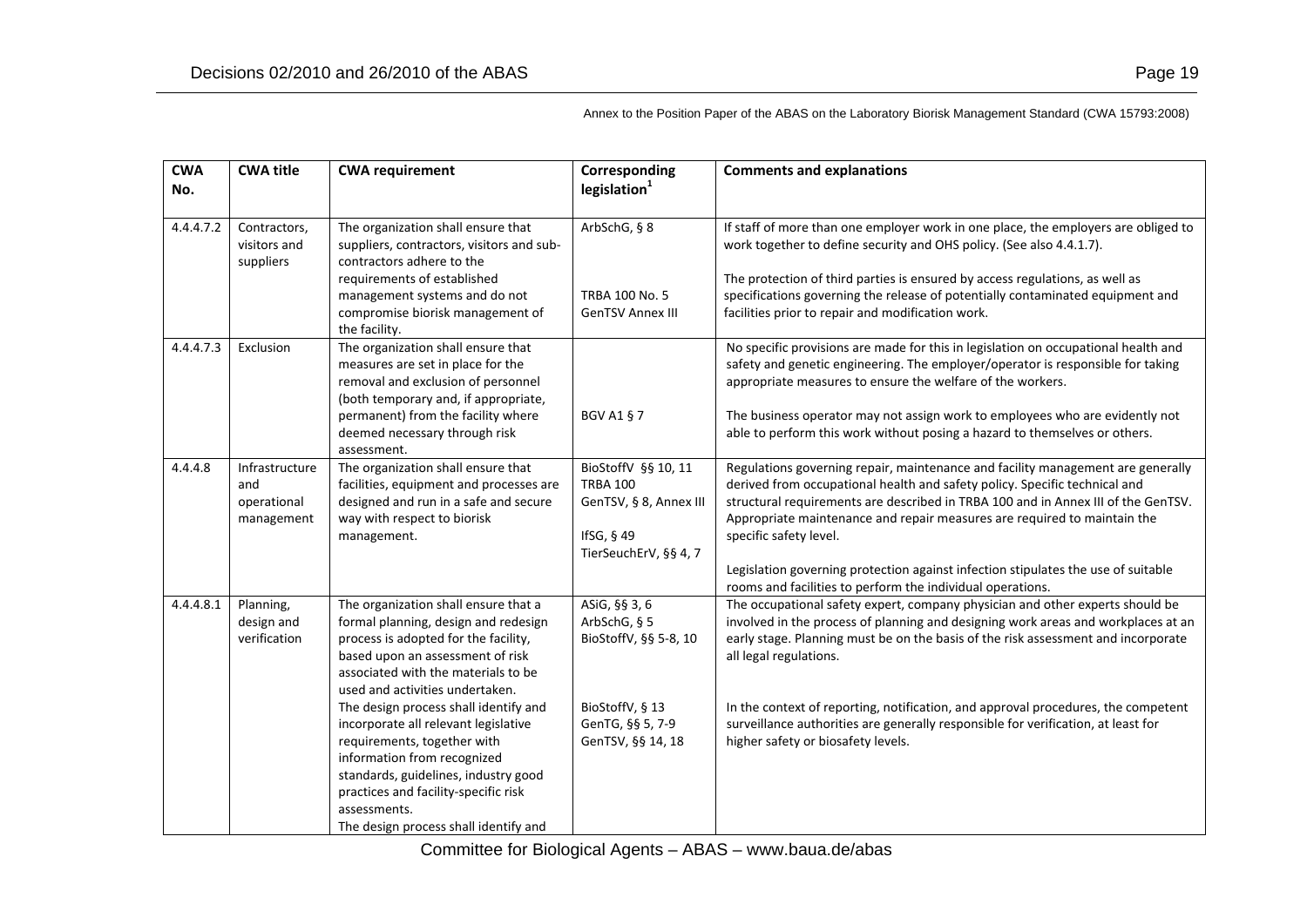**CWANo.CWAtime CWA** requirement **CWA Corresponding legislation<sup>1</sup> Comments and explanations** consult all relevant parties associated with the facility and its operation. All design features, construction techniques, materials and equipment selected shall be documented in line with the need to provide sufficiently specific and detailed instruction and information on the design specification. The organization shall ensure that new construction and physical facility modifications are carried out according to an approved plan. 4.4.4.8.22 | Commissionin g and decommissioning The organization shall ensure that there is <sup>a</sup> formal process for initial commissioning of new facilities and the final decommissioning of existing ones. ASiG, § 6 BetrSichV, § 10 GenTG, §§ 8, 21 It is the responsibility of the occupational safety expert to check and inspect the safety of the operating facilities and the technical equipment particularly before initial commissioning, and to examine work processes from <sup>a</sup> safety aspect, particularly before they are introduced. During the risk assessment process, it is essential to define what technical inspections are required for particular equipment and systems after installation and prior to initial commissioning. Genetic engineering facilities and initial genetic engineering operations are subject to reporting, notification, and approval requirements (see also notification requirements prior to commencing operations as defined in § 13 of the BioStoffV). The competent surveillance authority must be notified immediately if <sup>a</sup> genetic engineering facility is decommissioned. 4.4.4.8.3 Maintenance, control, calibration, certificationand validation The organization shall establish and maintain documented procedures to ensure equipment and elements of the physical plant that may impact on biorisk be identified, purchased, maintained, calibrated, certified or validated in <sup>a</sup> manner consistent with the intent and requirements of the BioStoffV, §§ 5‐8, 11 GenTSV, §§ 18, 19, Annex III BetrSichV, §§ 3, 10, 11During the risk assessment, control and validation measures for the contamination of workplaces must be defined, where appropriate. The decontamination measures that are required before the maintenance and repair of potentially contaminated equipment and facilities must be specified. Technical inspections may only be carried out by appropriately qualified and authorized persons. Safety‐related equipment and facilities must be checked and validated at regular intervals. The intervals must be defined as part of the risk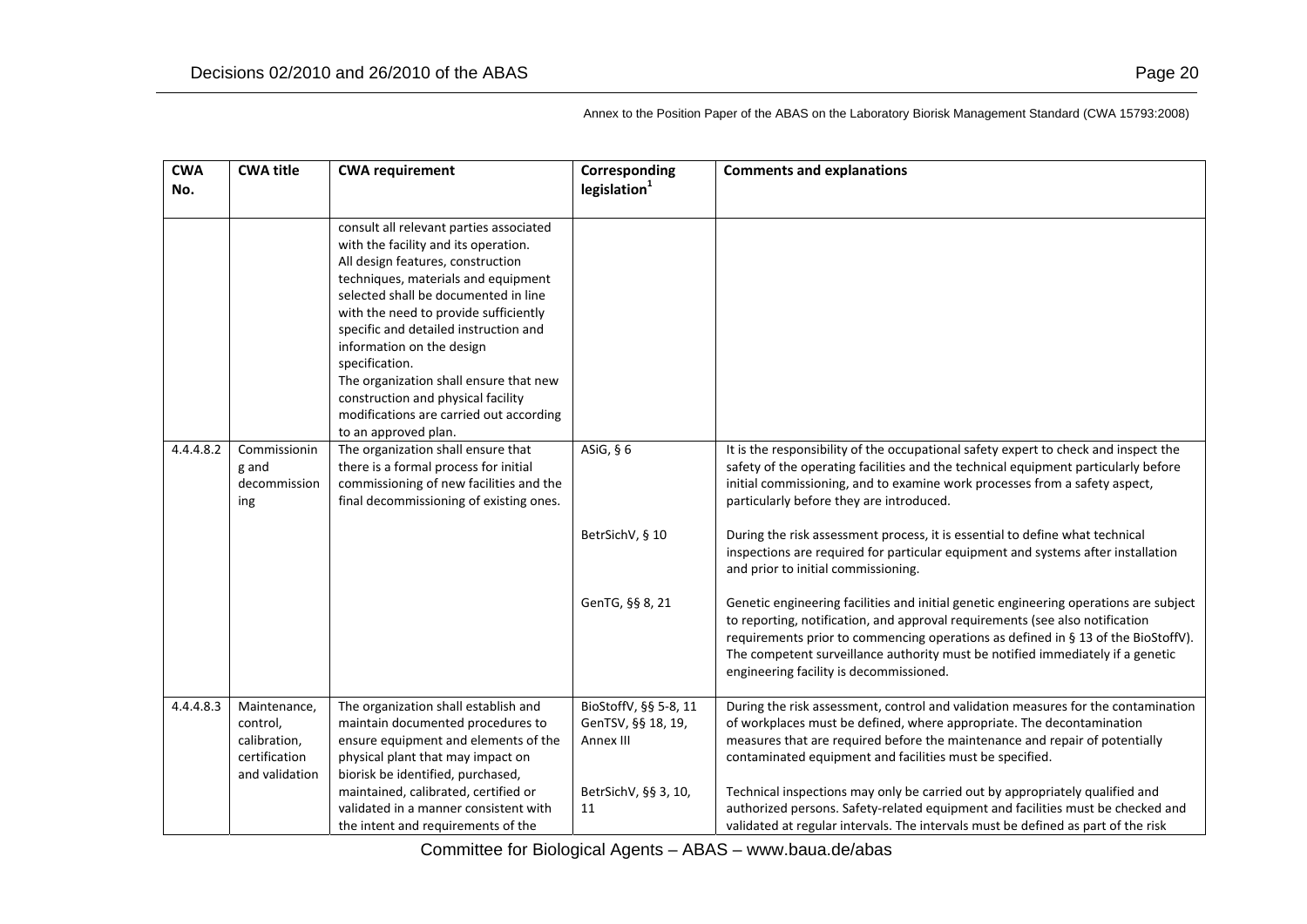| <b>CWA</b><br>No. | <b>CWA title</b>        | <b>CWA requirement</b>                                                                                                                                                                                                                                        | Corresponding<br>legislation <sup>1</sup> | <b>Comments and explanations</b>                                                                                                                                                                                                                                                                                                                                                       |
|-------------------|-------------------------|---------------------------------------------------------------------------------------------------------------------------------------------------------------------------------------------------------------------------------------------------------------|-------------------------------------------|----------------------------------------------------------------------------------------------------------------------------------------------------------------------------------------------------------------------------------------------------------------------------------------------------------------------------------------------------------------------------------------|
|                   |                         | biorisk management programme.                                                                                                                                                                                                                                 |                                           | assessment process. Inspections and inspection results must be documented.                                                                                                                                                                                                                                                                                                             |
| 4.4.4.8.4         | Physical<br>security    | The organization shall ensure that the<br>controls for the physical security of<br>cultures, specimens, samples and<br>potentially contaminated materials or<br>waste determined as part of the risk<br>assessment process are implemented<br>and maintained. | BioStoffV, § 10<br><b>TRBA 100 No. 5</b>  | Points 4.4.4.8.4 and 4.4.4.8.5, refer to access control and the control of sensitive<br>information. No provisions are made for such control mechanisms in<br>organisational health and safety and genetic engineering law.<br>The containment requirements of higher biosafety or safety levels, including<br>access regulations, involve physical isolation and separation measures. |
| 4.4.4.8.5         | Information<br>security | The organization shall have a policy and<br>procedure in place to identify sensitive<br>information; a review and approval<br>process shall be used to control access<br>to such information.                                                                 | GenTSV, § 9, Annex III                    |                                                                                                                                                                                                                                                                                                                                                                                        |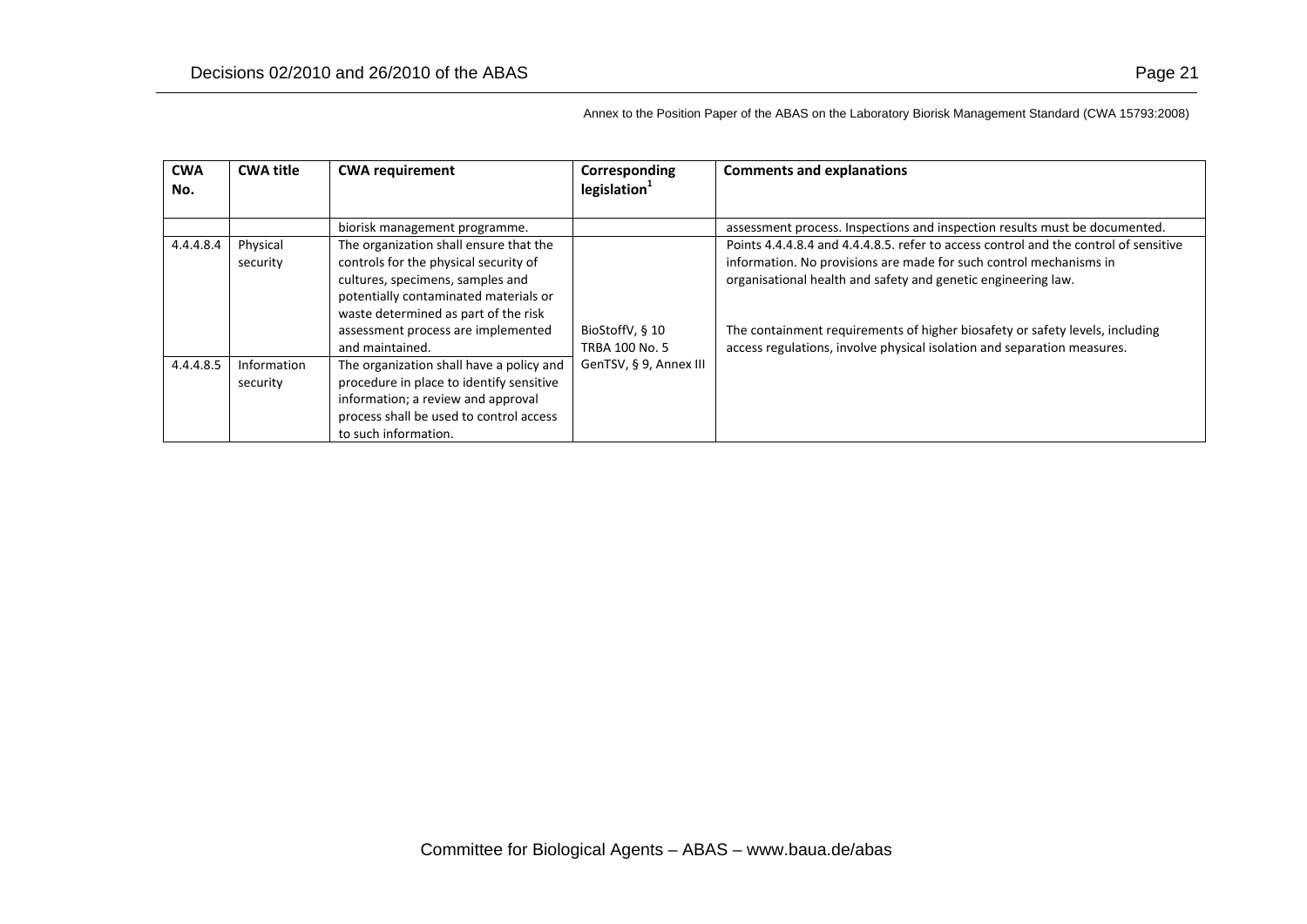| <b>CWA</b><br>No. | <b>CWA title</b>                                   | <b>CWA requirement</b>                                                                                                                                                                                                                                                                                                                                                                                                                                                                                                                                                                           | Corresponding<br>legislation <sup>1</sup>      | <b>Comments and explanations</b>                                                                                                                                                                                                                                                                                                                       |
|-------------------|----------------------------------------------------|--------------------------------------------------------------------------------------------------------------------------------------------------------------------------------------------------------------------------------------------------------------------------------------------------------------------------------------------------------------------------------------------------------------------------------------------------------------------------------------------------------------------------------------------------------------------------------------------------|------------------------------------------------|--------------------------------------------------------------------------------------------------------------------------------------------------------------------------------------------------------------------------------------------------------------------------------------------------------------------------------------------------------|
|                   |                                                    |                                                                                                                                                                                                                                                                                                                                                                                                                                                                                                                                                                                                  |                                                |                                                                                                                                                                                                                                                                                                                                                        |
| 4.4.4.8.6         | Control of<br>supplies                             | The organization shall ensure that<br>purchases (including services) conform<br>to specific requirements. Controls shall<br>be applied depending on potential<br>impact on the biorisk involved.<br>The organization shall ensure suppliers<br>are evaluated and selected based on<br>their ability to provide products /<br>services that meet the requirements of<br>this standard. Criteria for selection,<br>evaluation and re-evaluation shall be<br>established. Records of the results of<br>evaluations and any necessary actions<br>arising from the evaluation shall be<br>maintained. |                                                | No provisions for the compulsory certification of suppliers or service providers are<br>made in either occupational health and safety legislation or genetic engineering<br>legislation.                                                                                                                                                               |
| 4.4.4.9           | Transport of<br>biological<br>agents and<br>toxins | The organization shall ensure that<br>procedures for the safe and secure<br>transport of cultures, specimens,<br>samples and contaminated and<br>potentially contaminated materials are<br>established and maintained in<br>accordance with legal requirements for<br>the transport of dangerous goods.                                                                                                                                                                                                                                                                                          | GGVSE (in<br>conjunction with<br>ADR,<br>IATA) | Legislation on occupational health and safety and genetic engineering only<br>regulates transportation within a plant.<br>Comprehensive regulations on transportation outside the plant are provided in<br>national, European (ADR) and international legislation (e.g. IATA).<br>A hazardous substances officer must be appointed, where appropriate. |
| 4.4.4.10          | Personal<br>security                               | The organization shall have a policy in<br>place to provide personal security<br>support services to staff members that<br>include, where appropriate, personal<br>security awareness training.                                                                                                                                                                                                                                                                                                                                                                                                  |                                                | Personal security training is not covered by the provisions of occupational health<br>and safety and genetic engineering law.                                                                                                                                                                                                                          |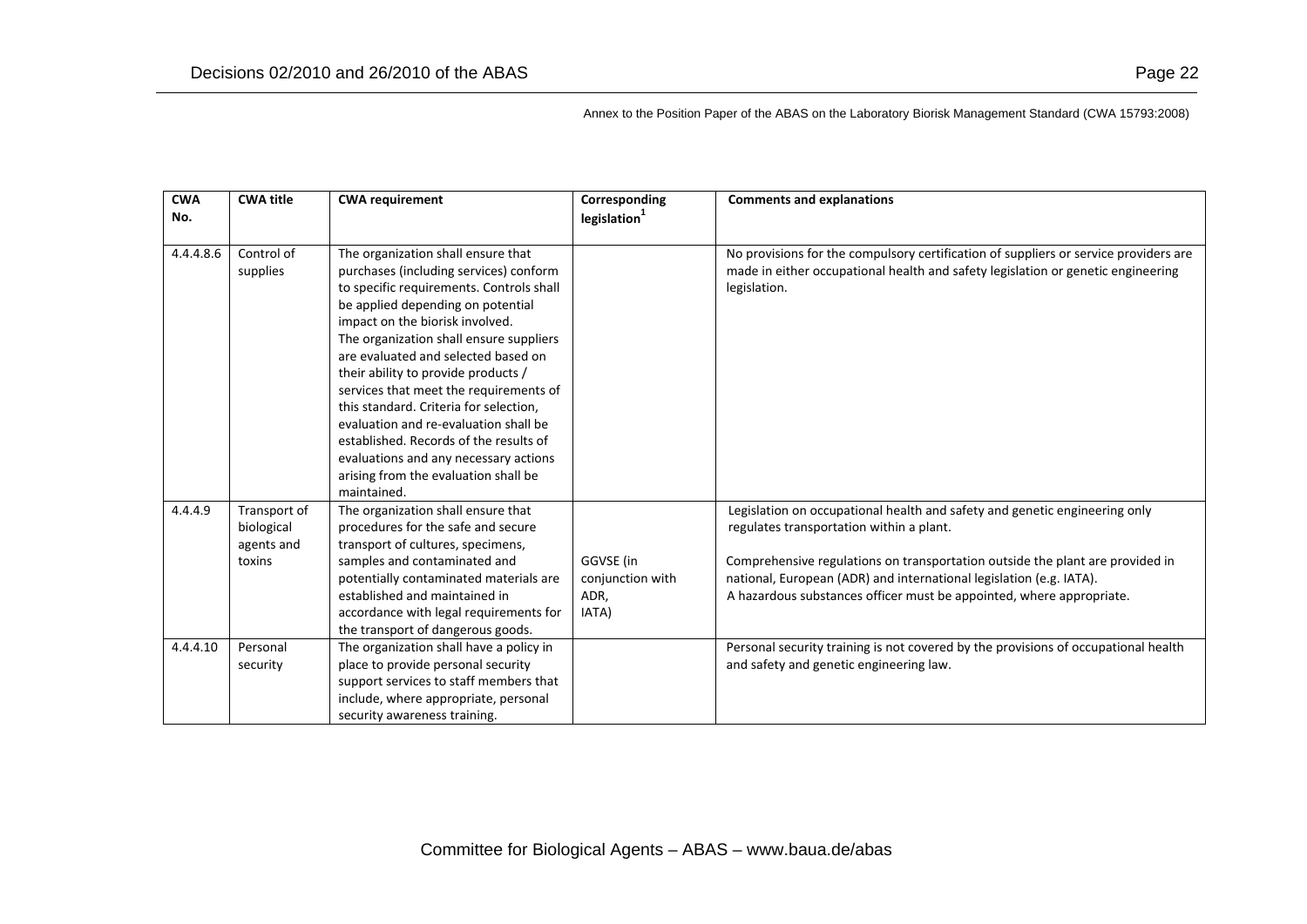| <b>CWA</b> | <b>CWA title</b>                                  | <b>CWA requirement</b>                                                                                                                                                                                                                        | Corresponding                                                                                        | <b>Comments and explanations</b>                                                                                                                                                                                        |
|------------|---------------------------------------------------|-----------------------------------------------------------------------------------------------------------------------------------------------------------------------------------------------------------------------------------------------|------------------------------------------------------------------------------------------------------|-------------------------------------------------------------------------------------------------------------------------------------------------------------------------------------------------------------------------|
| No.        |                                                   |                                                                                                                                                                                                                                               | legislation                                                                                          |                                                                                                                                                                                                                         |
| 4.4.5      | Emergency<br>response and<br>contingency<br>plans | The organization shall establish and<br>maintain plans and procedures to<br>identify the potential for incidents and<br>emergency situations involving<br>biological agents, toxins and materials,<br>to prevent their occurrence, to respond | ArbSchG, §§ 9, 10<br>BioStoffV, §§ 5-8, 10-<br>12<br><b>TRBA 100 No. 5</b><br>GenTSV, § 8, Annex III | Legislation on occupational health and safety and genetic engineering includes<br>provisions for emergency response and first aid measures. Emergency plans must<br>be created for safety/biosafety level 3 and higher. |
|            |                                                   | to emergency situations and to limit<br>the likely illness or other damage that<br>may be associated with them.<br>Emergency planning shall cover all                                                                                         | BGV A1 § 22, 26                                                                                      | A sufficient number of insured parties must be familiar with the use of a fire<br>extinguisher. One or more first aiders must be available, depending on the number<br>of insured parties.                              |
|            |                                                   | aspects of biorisk and include general<br>safety, security and medical issues.                                                                                                                                                                | GenTNotFallV, § 3                                                                                    | Genetic engineering law requires external emergency plans for safety level 3 and<br>higher.                                                                                                                             |
| 4.4.5.1    | Emergency<br>scenarios                            | The organization shall ensure that all<br>credible and foreseeable emergency<br>scenarios that may impact the<br>organization's biorisks have been<br>identified.                                                                             |                                                                                                      | Note:<br>No mandatory provisions are made for emergency exercises and drills.                                                                                                                                           |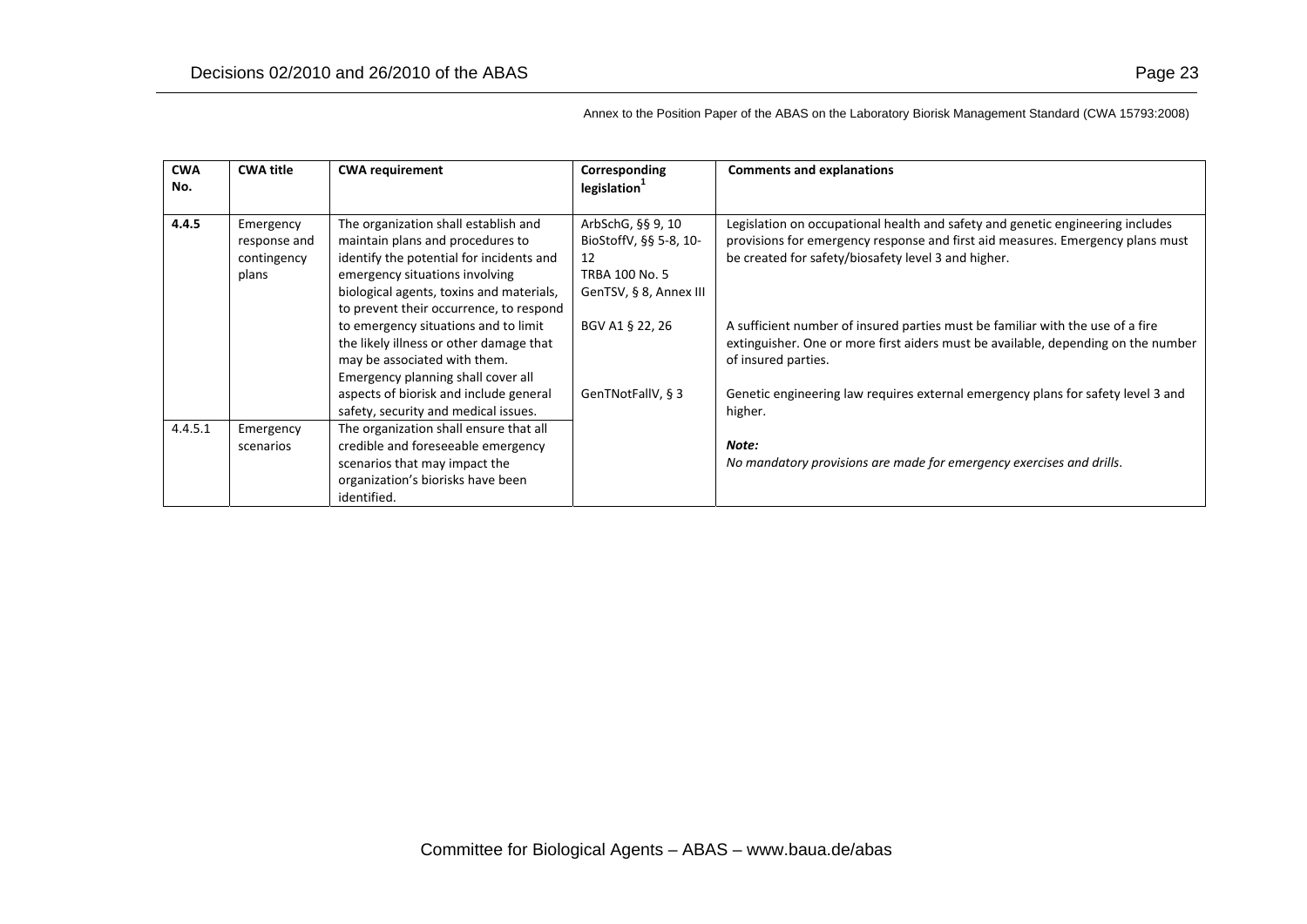| <b>CWA</b> | <b>CWA title</b> | <b>CWA requirement</b>                   | Corresponding | <b>Comments and explanations</b> |
|------------|------------------|------------------------------------------|---------------|----------------------------------|
| No.        |                  |                                          | legislation   |                                  |
|            |                  |                                          |               |                                  |
| 4.4.5.2    | Emergency        | The organization shall ensure that       |               |                                  |
|            | plans            | biorisks are taken into account when     |               |                                  |
|            |                  | preparing and implementing               |               |                                  |
|            |                  | emergency plans.                         |               |                                  |
|            |                  | The organization shall ensure a system   |               |                                  |
|            |                  | is established to effectively manage     |               |                                  |
|            |                  | medical and/or environmental             |               |                                  |
|            |                  | emergencies, including, but not limited  |               |                                  |
|            |                  | to, the identification of potentially    |               |                                  |
|            |                  | infected workers and provision of        |               |                                  |
|            |                  | immediate medical care to exposed, ill   |               |                                  |
|            |                  | or injured workers.                      |               |                                  |
|            |                  | The organization shall also ensure that  |               |                                  |
|            |                  | control measures in place can be         |               |                                  |
|            |                  | demonstrated as being reasonable and     |               |                                  |
|            |                  | proportionate to the scale and nature    |               |                                  |
|            |                  | of the emergency.                        |               |                                  |
|            |                  | Emergency plans shall be effectively     |               |                                  |
|            |                  | communicated to all employees and        |               |                                  |
|            |                  | relevant third parties, and tested, with |               |                                  |
|            |                  | the intention that everyone is aware of  |               |                                  |
|            |                  | their obligations.                       |               |                                  |
| 4.4.5.3    | Emergency        | The organization shall ensure that       |               |                                  |
|            | exercises and    | structured and realistic emergency       |               |                                  |
|            | simulations      | exercises and simulations, including     |               |                                  |
|            |                  | security drills are conducted at regular |               |                                  |
|            |                  | intervals, based on risk, to test the    |               |                                  |
|            |                  | plans, prepare personnel, and learn      |               |                                  |
|            |                  | from any good practices or deficiencies  |               |                                  |
|            |                  | identified.                              |               |                                  |
| 4.4.5.4    | Contingency      | The organization shall ensure that in    |               |                                  |
|            | plans            | the event of an emergency, adequate      |               |                                  |
|            |                  | contingency measures shall be in place   |               |                                  |
|            |                  | to ensure the safety and security of     |               |                                  |
|            |                  | continued operations.                    |               |                                  |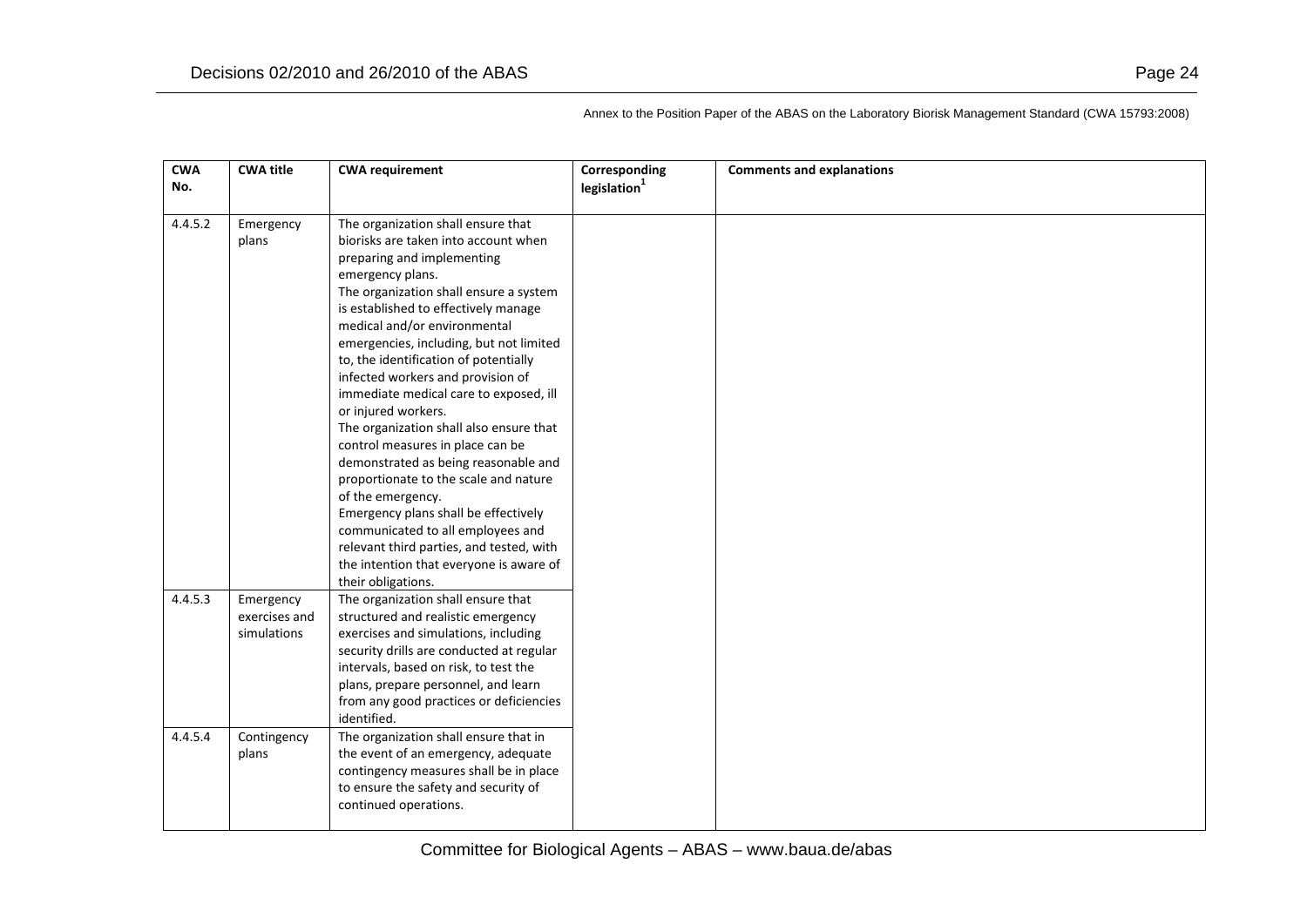accidents and incidents involving biological agents and toxins.

**4.5**

4.5.1

| <b>CWA</b><br>No. | <b>CWA title</b>                                      | <b>CWA requirement</b>                                                                                                                                                                                                                                                                                                                                                                              | Corresponding<br>legislation <sup>1</sup>                                   | <b>Comments and explanations</b>                                                                                                                                                                                                                 |  |
|-------------------|-------------------------------------------------------|-----------------------------------------------------------------------------------------------------------------------------------------------------------------------------------------------------------------------------------------------------------------------------------------------------------------------------------------------------------------------------------------------------|-----------------------------------------------------------------------------|--------------------------------------------------------------------------------------------------------------------------------------------------------------------------------------------------------------------------------------------------|--|
| 4.5               | Checking and corrective action                        |                                                                                                                                                                                                                                                                                                                                                                                                     |                                                                             |                                                                                                                                                                                                                                                  |  |
| 4.5.1             | Performance<br>measurement<br>and analysis<br>of data | The organization shall ensure that<br>appropriate data are determined,<br>collected and analysed to assess the<br>suitability and effectiveness of the<br>biorisk management system and to<br>evaluate where continual improvement<br>of the system can be made.                                                                                                                                    |                                                                             | See $4.3.1.2 - 4.3.1.5$<br>The effectiveness of the measures taken must be examined and checked within<br>the context of the risk assessment process.                                                                                            |  |
| 4.5.2             | Records.<br>document and<br>data control              | The organization shall ensure that<br>records, documents and data are<br>established, controlled and maintained<br>to provide evidence of conformity to<br>the requirements of this standard and<br>that they remain legible, readily<br>identifiable and retrievable.                                                                                                                              | ArbSchG, $§$ 6<br>BioStoffV, § 8<br>GenTAufZV, §§ 3, 4<br>TierSeuchErV, § 9 | The risk assessment must be documented.<br>Records must be kept of the genetic engineering operations.<br>Activities with animal pathogens (including procurement and release) must be<br>documented.                                            |  |
| 4.5.3             | Inventory<br>monitoring<br>and control                | The organization shall ensure that a<br>review of the inventory is conducted at<br>predetermined intervals based on risk<br>and at a level and frequency whereby<br>materials can be accounted for in an<br>appropriate manner.<br>The organization shall ensure that the<br>measures are put in place to minimize<br>the quantities of biological agents and<br>toxins that make up the inventory. |                                                                             | An inventory as defined by the CWA is not required by legislation governing<br>occupational health and safety, prevention of infection, and genetic engineering<br>(see also 4.4.4.2).                                                           |  |
| 4.5.4             |                                                       | Accident and incident investigation, non-conformity,                                                                                                                                                                                                                                                                                                                                                |                                                                             |                                                                                                                                                                                                                                                  |  |
|                   |                                                       | corrective and preventive actions                                                                                                                                                                                                                                                                                                                                                                   |                                                                             |                                                                                                                                                                                                                                                  |  |
| 4.5.4.1           | Accident /<br>incident<br>investigation               | The organization shall establish and<br>maintain documented procedures to<br>define, record, analyse and learn from                                                                                                                                                                                                                                                                                 | BioStoffV, §§ 10, 12,<br>13,<br>ASiG, §§ 3, 6                               | The cause of any accidents or incidents must be identified. The risk assessment<br>process has to be repeated, where necessary, and measures must be taken to<br>prevent any recurrence. The occupational safety expert must be included in this |  |

Annex to the Position Paper of the ABAS on the Laboratory Biorisk Management Standard (CWA 15793:2008)

process and assume <sup>a</sup> key role. The company physician is responsible for

examining work‐related illnesses.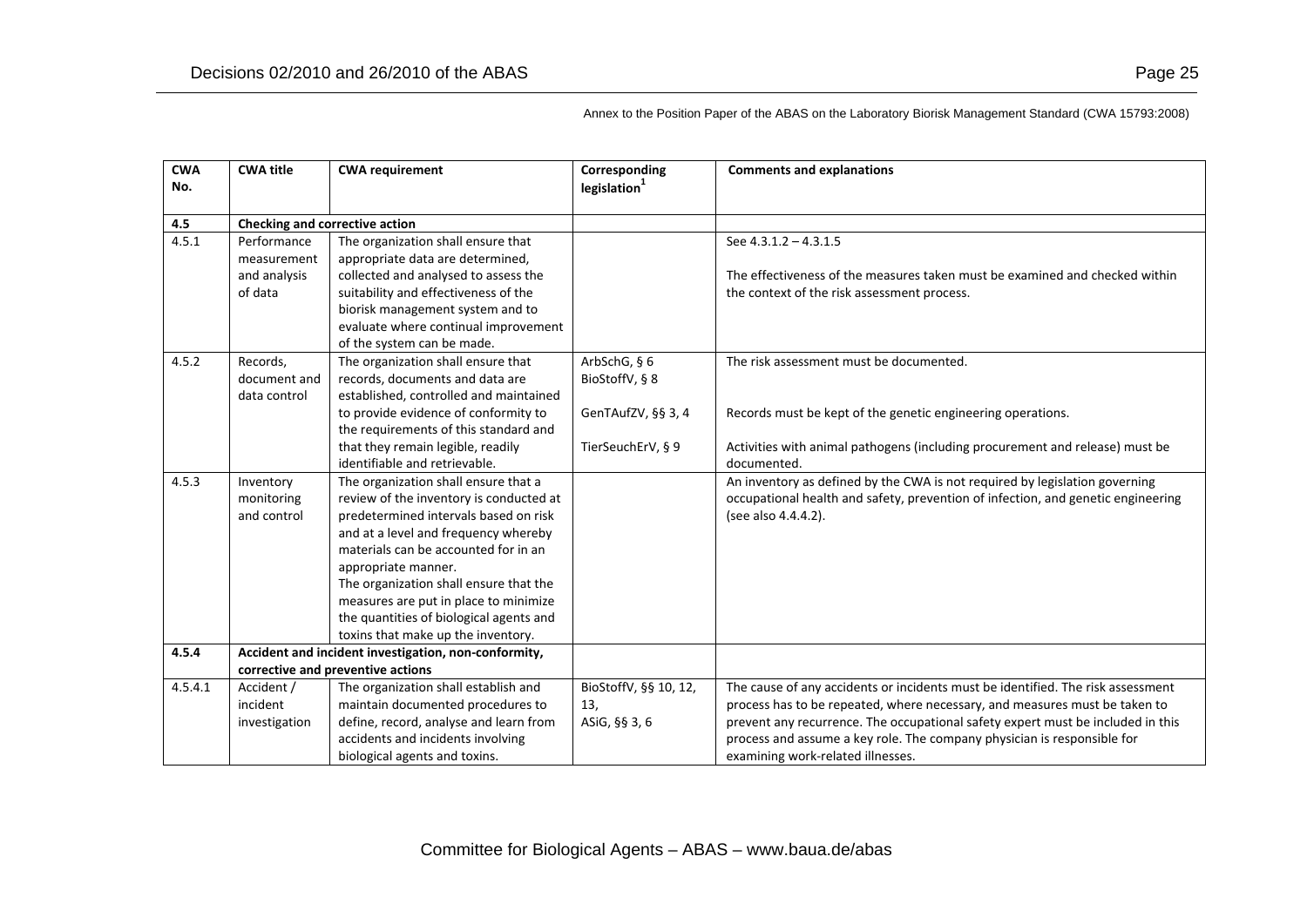| <b>CWA</b> | <b>CWA title</b>                   | <b>CWA requirement</b>                                                                                                                                                                                                                                                         | Corresponding                  | <b>Comments and explanations</b>                                                                                                                                                                                                                                                                                   |
|------------|------------------------------------|--------------------------------------------------------------------------------------------------------------------------------------------------------------------------------------------------------------------------------------------------------------------------------|--------------------------------|--------------------------------------------------------------------------------------------------------------------------------------------------------------------------------------------------------------------------------------------------------------------------------------------------------------------|
| No.        |                                    |                                                                                                                                                                                                                                                                                | legislation                    |                                                                                                                                                                                                                                                                                                                    |
| 4.5.4.2    | Control of<br>nonconfor-<br>mities | The organization shall ensure that<br>situations that do not conform to the<br>requirements of this standard are<br>identified and controlled to prevent                                                                                                                       | GenTSV, §§ 8, 12, 14,          | Workers in hazardous areas and the works council or employee committee must<br>be notified immediately of accidents, and of incidents that can put the health and<br>safety of the workers at risk.                                                                                                                |
|            |                                    | undesirable consequences. Records of<br>the nature of the non-conformity and<br>any subsequent action taken shall be<br>maintained.                                                                                                                                            | Annex III                      | Any injuries suffered during genetic engineering operations or in genetic<br>engineering facilities must be reported immediately to the project leader. The<br>project leader must notify the operator of every incident which does not follow<br>the expected course of events in genetic engineering operations. |
| 4.5.4.3    | Corrective<br>action               | The organization shall ensure action is<br>taken to eliminate the causes of non-<br>conformities with the requirements of<br>this standard in order to prevent<br>recurrence. Corrective actions shall be<br>appropriate to the effects of the<br>nonconformities encountered. | BioStoffV, § 16<br>GenTG, § 21 | Accidents and incidents must be reported to the competent authority.                                                                                                                                                                                                                                               |
| 4.5.4.4    | Preventive<br>action               | The organization shall ensure action is<br>taken to identify and eliminate the<br>causes of potential nonconformities in<br>order to prevent their occurrence.<br>Preventive actions shall be appropriate<br>to the effects of the potential<br>nonconformities                |                                |                                                                                                                                                                                                                                                                                                                    |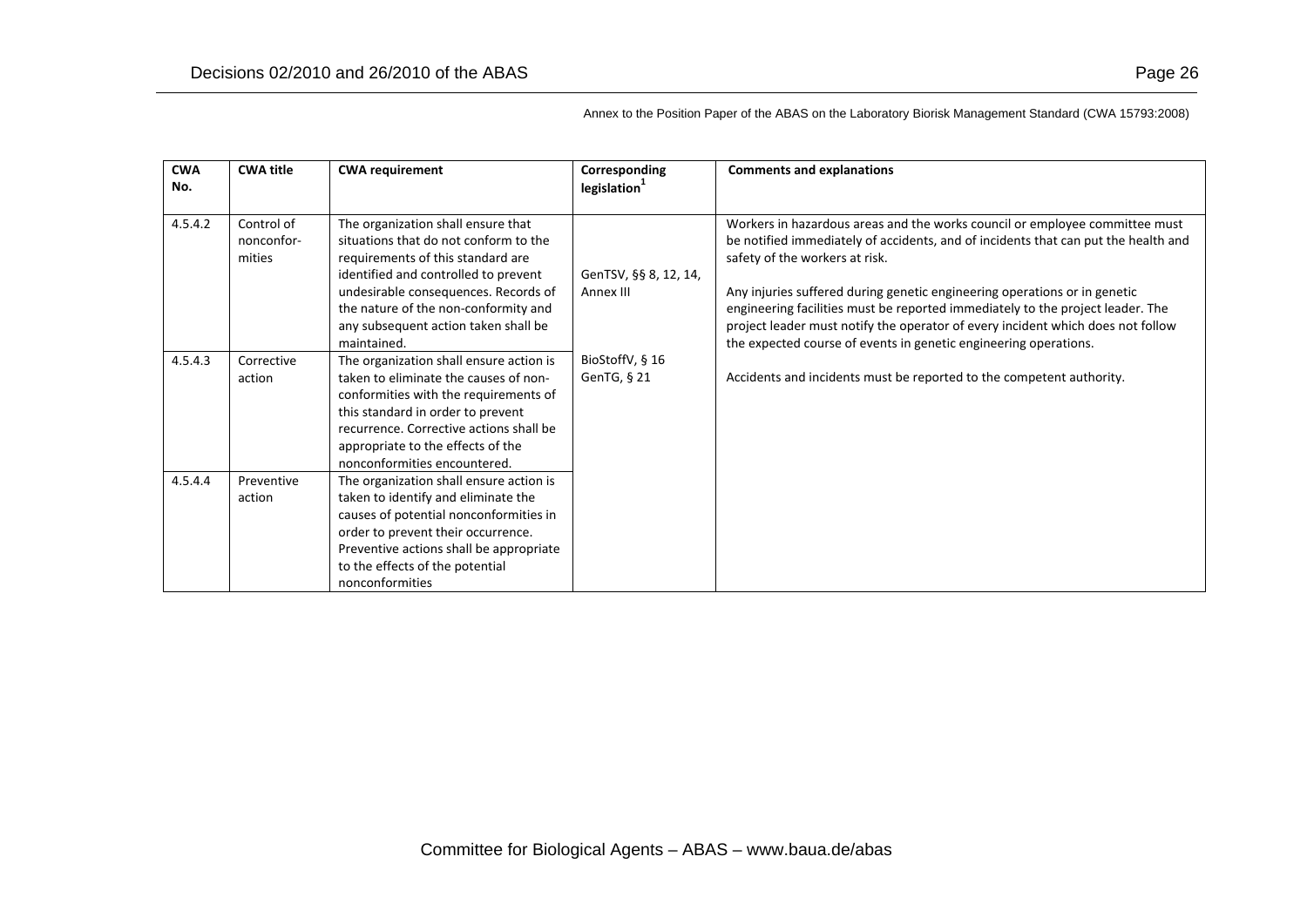| <b>CWA</b><br>No. | <b>CWA title</b>                       | <b>CWA requirement</b>                                                                                                                                                                                                                                                                                                                                                                                                                                                                                                                                                                                                                                                                                                                                                   | Corresponding<br>legislation | <b>Comments and explanations</b>                                                                                                                                                                                                                                                                                                                                                                                                                                                                                                                                                                                                                                                                                                                                                                                                                                                                                                                                                                                                                                                                                                                                                                                                                                                 |
|-------------------|----------------------------------------|--------------------------------------------------------------------------------------------------------------------------------------------------------------------------------------------------------------------------------------------------------------------------------------------------------------------------------------------------------------------------------------------------------------------------------------------------------------------------------------------------------------------------------------------------------------------------------------------------------------------------------------------------------------------------------------------------------------------------------------------------------------------------|------------------------------|----------------------------------------------------------------------------------------------------------------------------------------------------------------------------------------------------------------------------------------------------------------------------------------------------------------------------------------------------------------------------------------------------------------------------------------------------------------------------------------------------------------------------------------------------------------------------------------------------------------------------------------------------------------------------------------------------------------------------------------------------------------------------------------------------------------------------------------------------------------------------------------------------------------------------------------------------------------------------------------------------------------------------------------------------------------------------------------------------------------------------------------------------------------------------------------------------------------------------------------------------------------------------------|
| 4.5.5             | Inspection<br>and audit                | The organization shall ensure that a<br>programme of inspection and audit is<br>conducted which is appropriate to the<br>risk associated with the facility.<br>Inspections and audits shall be<br>conducted at planned intervals to<br>determine if the biorisk management<br>system conforms to the documented<br>plans and to the requirements of this<br>standard, and that it is effectively<br>implemented and maintained.<br>Management responsible for the area<br>being inspected / audited shall ensure<br>that any actions are taken without<br>undue delay to eliminate detected non-<br>conformities and their causes. Follow-<br>up activities arising shall include the<br>verification of the actions taken and<br>the reporting of verification results. |                              | As no provisions are made for a special management system within the meaning<br>of CWA 15793 in legislation governing either occupational health and safety or<br>genetic engineering, there are also no regulations for auditing, corrective<br>measures or mandatory reporting. (See 4.1 and 4.2)<br>As illustrated in this paper, according to German law the operation of<br>microbiological and genetic engineering laboratories is subject to extensive legal<br>regulations which contain detailed instructions, in addition to reporting,<br>notification, and approval processes that apply when working with biological<br>agents or genetically modified organisms. The employer is obliged to perform<br>continuous risk assessment and constantly adapt the system accordingly.<br>Furthermore, German legislation also contains provisions for mandatory reporting<br>to surveillance authorities. In addition to the responsibility of the employer to<br>ensure in-house compliance with mandatory precautions and protection measures,<br>state supervisory authorities (labour inspectorate, public health officer, veterinary<br>authorities, etc.) are responsible for the mandatory inspection and supervision of<br>laboratories and operating facilities. |
| 4.6               | <b>Review</b>                          |                                                                                                                                                                                                                                                                                                                                                                                                                                                                                                                                                                                                                                                                                                                                                                          |                              |                                                                                                                                                                                                                                                                                                                                                                                                                                                                                                                                                                                                                                                                                                                                                                                                                                                                                                                                                                                                                                                                                                                                                                                                                                                                                  |
| 4.6.1             | <b>Biorisk</b><br>management<br>review | Top management shall review the<br>organization's biorisk management<br>system at planned intervals, to ensure<br>its continuing suitability, adequacy and<br>effectiveness. The review shall include<br>assessing opportunities for<br>improvement and the need for changes<br>to the system, procedures, policies and<br>objectives. Records from the<br>management review shall be<br>maintained.                                                                                                                                                                                                                                                                                                                                                                     |                              |                                                                                                                                                                                                                                                                                                                                                                                                                                                                                                                                                                                                                                                                                                                                                                                                                                                                                                                                                                                                                                                                                                                                                                                                                                                                                  |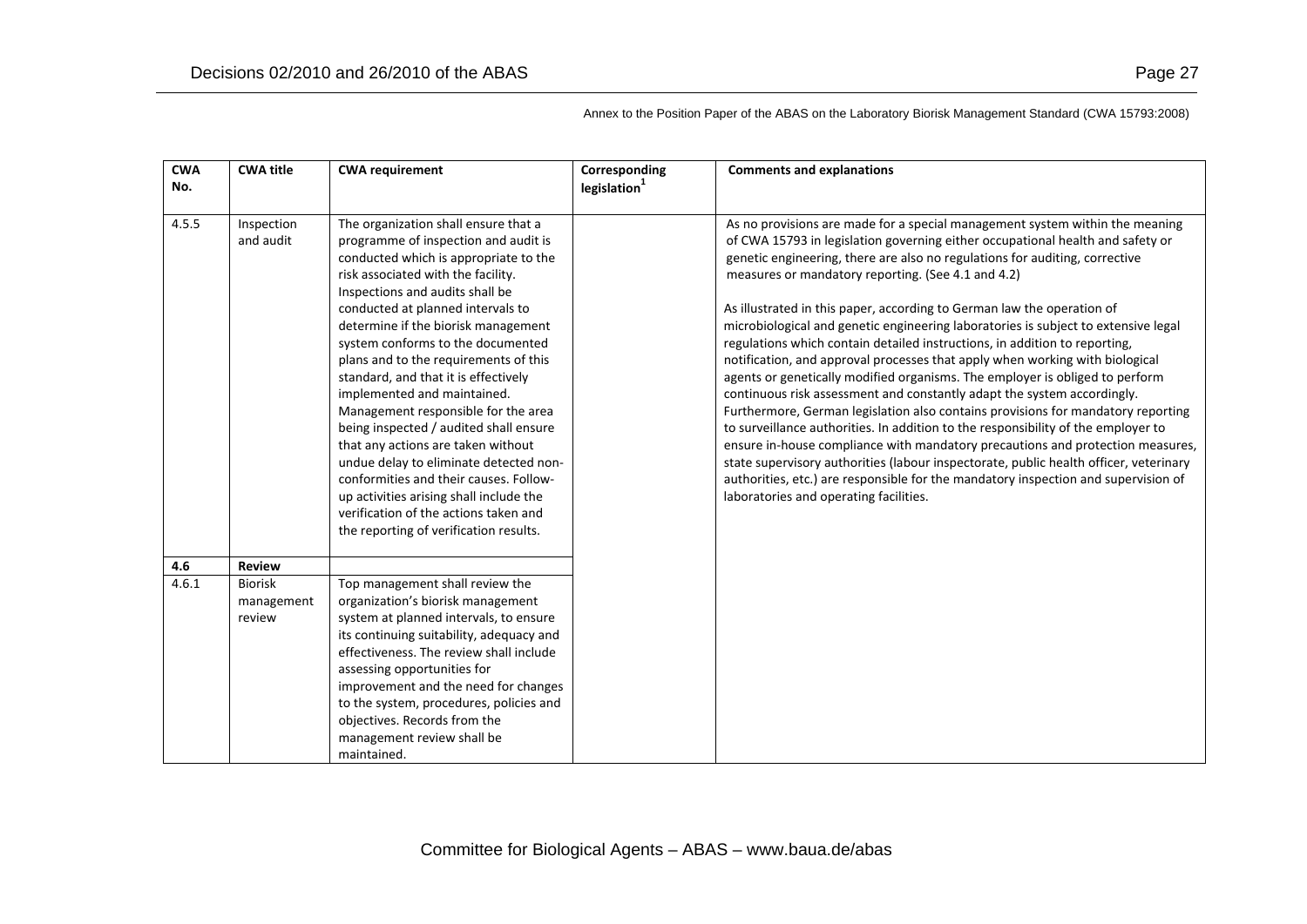- **1 The comparison was based on the latest versions of the following laws and legal regulations. The German abbreviation of the law is indicated in the Annex:**
	- − **ArbSchG** Act on the Implementation of Measures of Safety and Health at Work to Encourage Improvements in the Safety and Health of Workers at Work (Act on Safety and Health at Work), (*Gesetz über die Durchführung von Maßnahmen des Arbeitsschutzes zur Verbesserung der Sicherheit und des Gesundheitsschutzes der Beschäftigten bei der Arbeit (Arbeitsschutzgesetz)*), of 7 August 1996
	- − **ArbMedVV** Regulation on Preventive Occupational Health Care, (*Verordnung zur arbeitsmedizinischen Vorsorge*), of 18 December 2008
	- − **ASiG** Act Concerning Company Doctors, Safety Engineers and Other Occupational Safety Specialists, (*Gesetz über Betriebsärzte, Sicherheitsingenieure und andere Fachkräfte für Arbeitssicherheit*), of 12 December 1973
	- − **BGV A1**  Accident Prevention Rules and Principles, (*Unfallverhütungsvorschrift, Grundsätze der Prävention*), 2005
	- − **BioStoffV** Regulation Governing Occupational Health and Safety in Relation to Activities Involving Biological Agents (Biological Agents Regulation), (*Verordnung über Sicherheit und Gesundheitsschutz bei Tätigkeiten mit biologischen Arbeitsstoffen (Biostoffverordnung)*), of 27 January 1999
	- − **BetrSichV** Regulation on Safety and the Protection of Health in the Provision of Equipment and Its Application in the Workplace, on Safety during the Operation of Facilities Requiring Surveillance, and on the Organisation of Occupational Safety and Health (Work Equipment Regulations), (*Verordnung über Sicherheit und Gesundheitsschutz bei der Bereitstellung von Arbeitsmitteln und deren Benutzung bei der Arbeit, über Sicherheit beim Betrieb überwachungsbedürftiger Anlagen und über die Organisation des betrieblichen Arbeitsschutzes (Betriebssicherheitsverordnung)*), of 27 September 2002
	- − **GenTG** Act to Regulate Genetic Engineering (Genetic Engineering Act), (*Gesetz zur Regelung der Gentechnik (Gentechnikgesetz)*), of 20 June 1990
	- − **GenTSV** Ordinance on Safety Levels and Safety Measures when Performing Genetic Engineering Operations in Genetic Engineering Facilities (Genetic Engineering Safety Ordinance), (*Verordnung über die Sicherheitsstufen und Sicherheitsmaßnahmen bei gentechnischen Arbeiten in gentechnischen Anlagen, (Gentechnik-Sicherheitsverordnung)*), of 24 October 1990
	- − **GenTAufzV** Regulation on Mandatory Documentation when Conducting Genetic Engineering and for the Release of Genetically Modified Organisms (Regulation on Documentation in Genetic Engineering), (*Verordnung über Aufzeichnungen bei gentechnischen Arbeiten und bei Freisetzungen (Gentechik-Aufzeichnungsverordnung)*), 24 October 1990